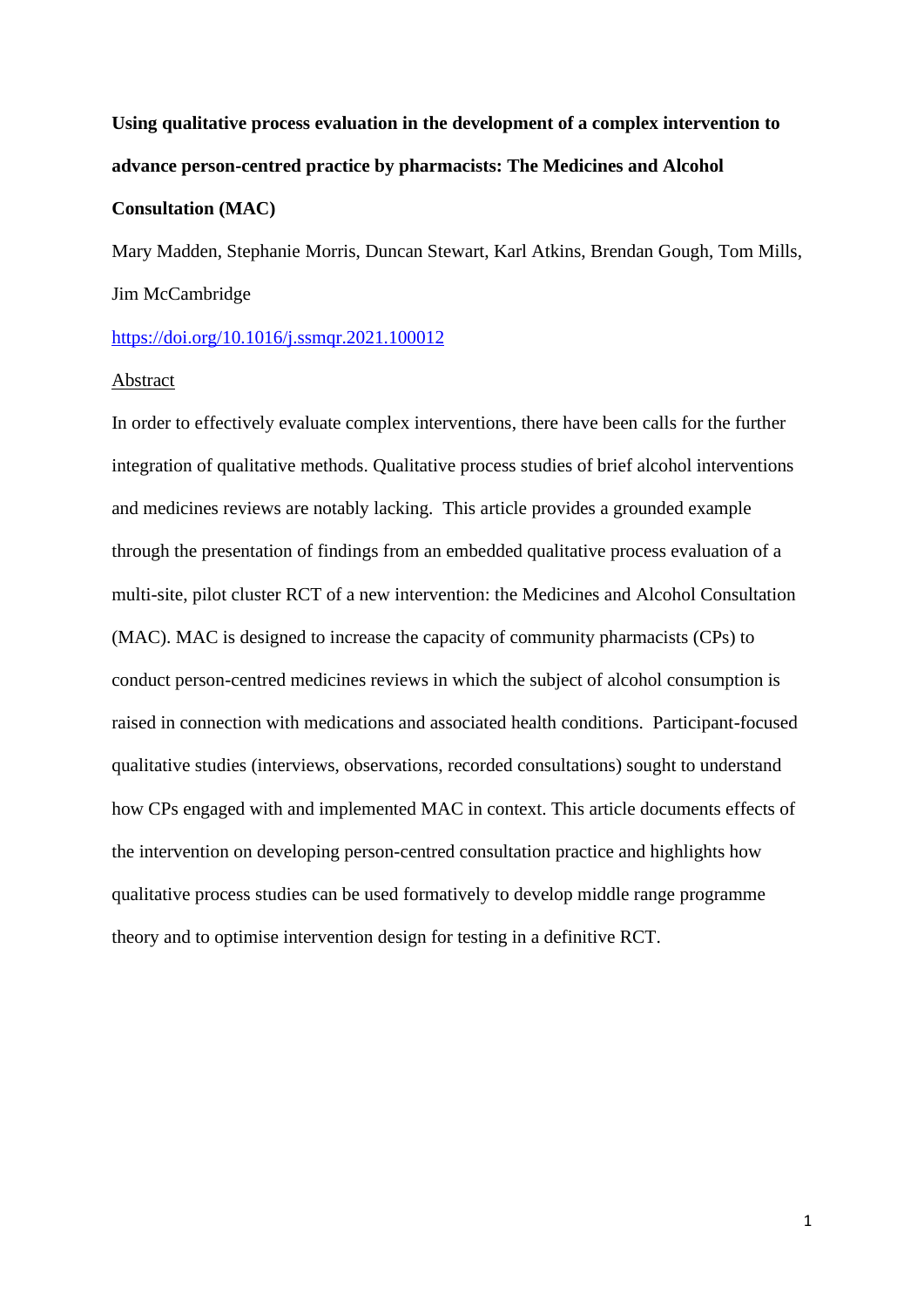### 1. Introduction

High quality process evaluations are used to inform the interpretation of the outcomes of randomised controlled trial (RCTs) of complex interventions where there is often a long causal chain (Ling, 2012; Moore et al., 2014 & 2015; Oakley et al., 2006). This includes attempts to change health professional behaviours in various settings (Grant, Treweek, Dreischulte, Foy, & Guthrie, 2013; Grimshaw et al., 2007; Hulscher, Laurant, & Grol, 2003). For example, process studies have examined how health professionals tailor complex interventions to their practice needs (Jansen et al., 2007; May et al, 2007). There have been calls for the further integration of qualitative methods in order to evaluate such interventions more effectively (Cheng & Metcalfe, 2018; Lewin, Glenton, & Oxman, 2009; Mannell & Davis, 2019; Rapport et al., 2013), and for the use of more innovative qualitative methods (Davis et al., 2019). In the alcohol research field, there is a gap in knowledge about how brief interventions are actually delivered in routine practice and how this connects to the effects seen in randomized trials (Author, 2021). These aspects, the 'mechanisms of action', have not been investigated in process studies (Gaume et al., 2014).

The first phase of the five-year research programme 'Community pharmacy Alcohol use in Medication Appointments' (CHAMP-1) used qualitative participatory methods to gather patient and pharmacist perspectives on acceptability and suitability of the proposed Medicines and Alcohol Consultation (MAC) intervention for use within routine practice in established pharmaceutical services (Authors, 2020; Authors, 2020; Authors, 2019). This formed part of a 15 month intervention development process to prepare the intervention for study in a RCT. The MAC aims to increase the capacity of community pharmacists (CPs) to conduct person-centred medicines reviews, in which the subject of alcohol consumption is raised with drinkers in connection with their medications and the conditions for which these are being taken. Interventions are often discussed in terms of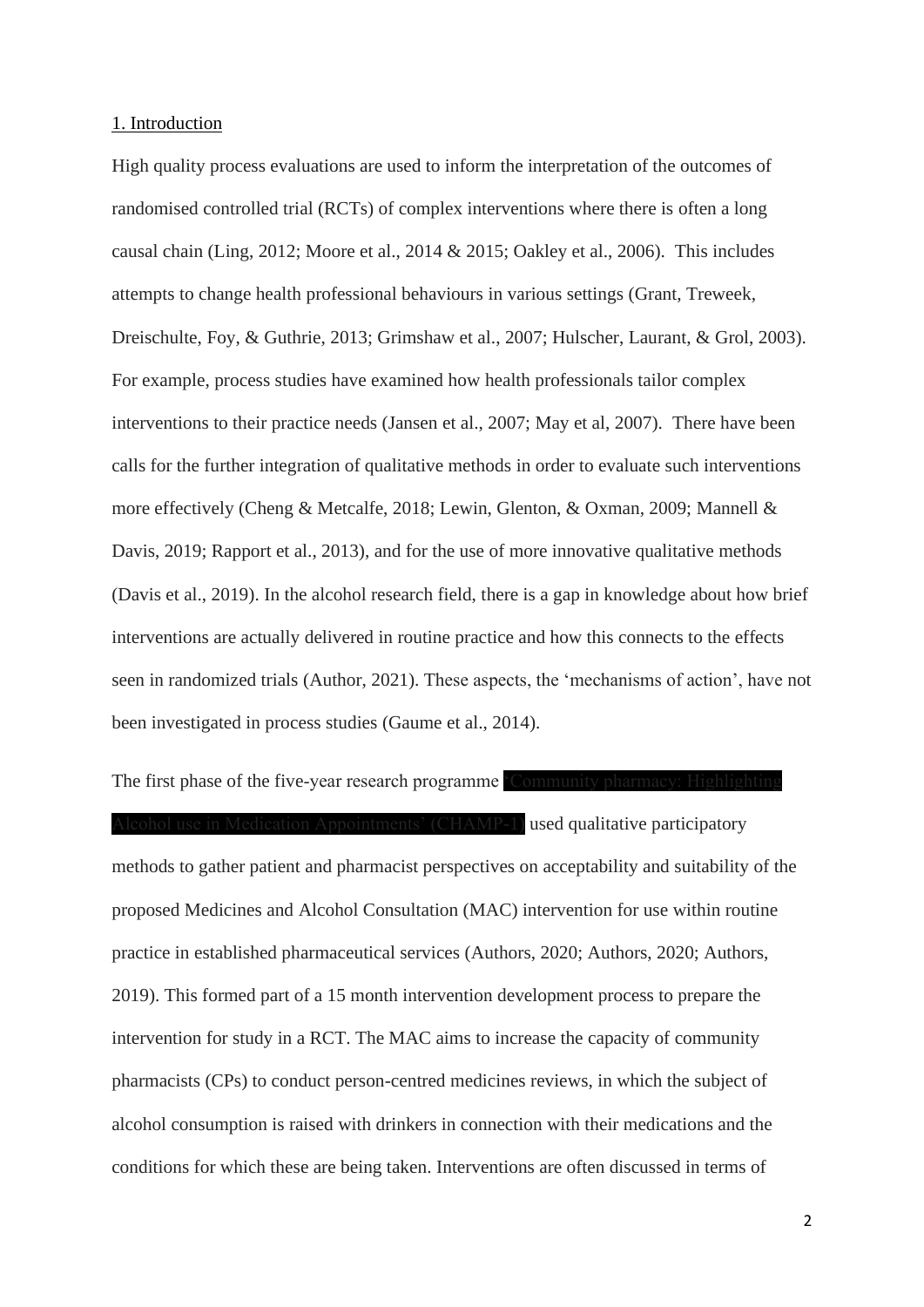discrete components or actions. This intervention is conceptualised not as a set of discrete actions but as an active process of skills development that aims to enhance person-centred medicines review practice and permit an open discussion of the sensitive topic of alcohol use. How the process of enhancing person-centredness comes together during an intervention is what makes this complex to study. The process has to be flexible enough to adapt to the complexities of the systems in which it will be introduced (Hawe, Shiell, & Riley, 2004). Earlier qualitative studies in the programme identified a gap between everyday practice in community pharmacy and continuing professional training provision, which although promoting concepts of patient-centred practice was limited with regards to supporting actual skill acquisition (Authors et al., forthcoming). There was, therefore, more to do than originally anticipated when designing the intervention. A previously unplanned process evaluation was therefore conducted during the pilot trial in order to finalise the intervention and its underpinning theory.

This article reports on this embedded qualitative process evaluation of a multi-site, pilot cluster RCT of the first full iteration of the MAC in routine community pharmacy medicines review practice in England (Authors, 2020). Participant-focused qualitative studies sought to understand how CPs engaged with and implemented the MAC in order to develop middle range programme theory (Kislov et al, 2019) and optimise intervention design for testing in a definitive RCT. The pilot process evaluation was formative, i.e., it was used in the building stage of the intervention rather than for the more usual post-hoc understanding of RCT outcomes. The experience of using process study methods in the pilot will also inform the study design of the full RCT process evaluation. The focus of reporting here is on understanding the effects and limitations of the intervention in respect of CP practice and the use of findings to refine thinking about the causal assumptions underpinning the intervention. The article provides an empirically grounded example of the use of qualitative methods in a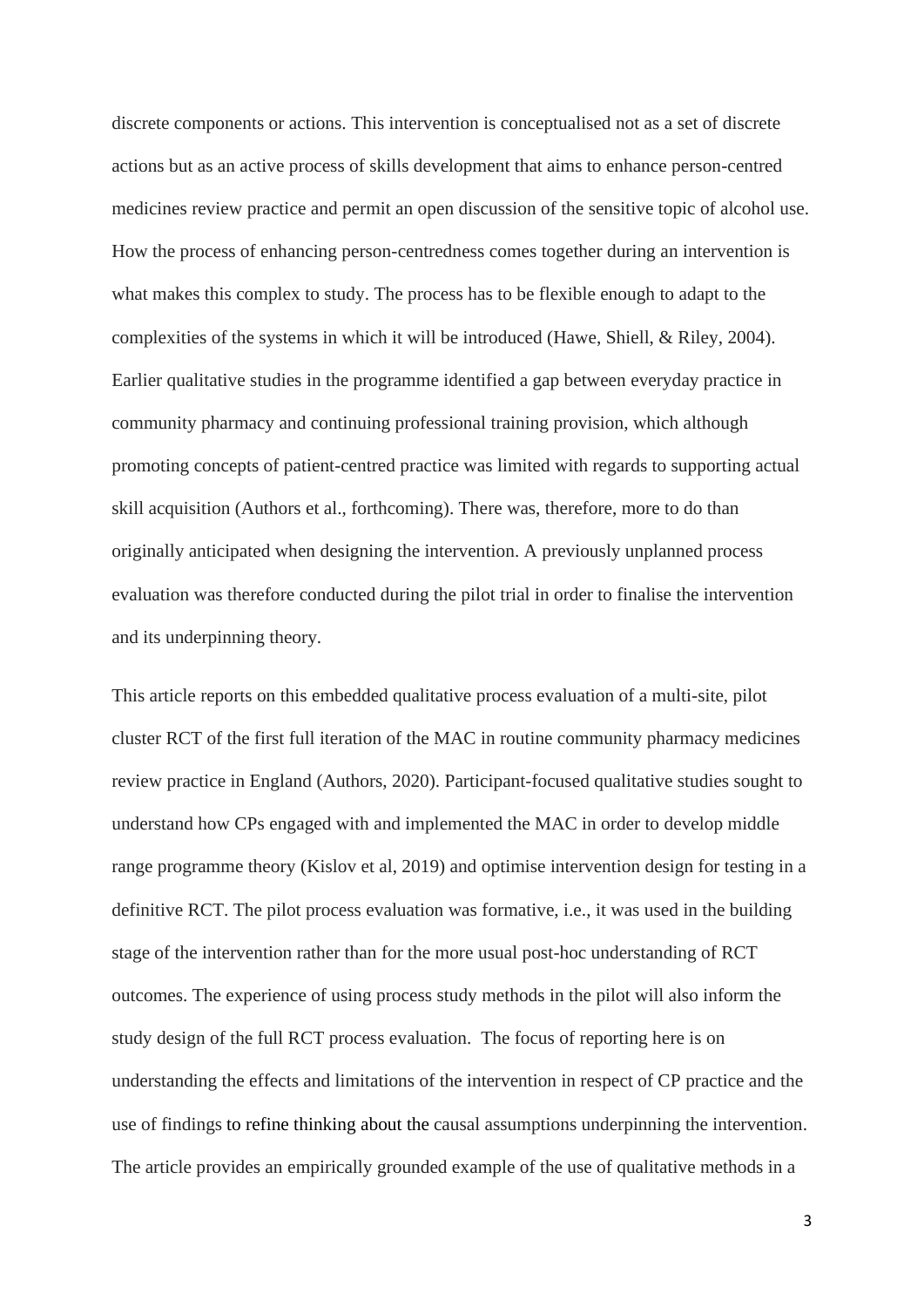pilot RCT to further develop the design and model the logic of a complex intervention which adapts to context (Author et al, 2019). In so doing, it provides a clear description of the pilot intervention in light of criticism of brief alcohol interventions in general that intervention content is underreported and under-theorised (Candy, Vickerstaff, Jones, & King, 2018; Author, 2013).

## 1.1 *Community pharmacy medicines review context*

Reviews conducted in NHS Community Pharmacies at the time of the pilot trial (April to October 2019) included the Medicines Use Review (MUR) and the New Medicines Service (NMS). A 'healthy-living advice' component was added to each in 2012 and 2013 respectively. This means pharmacists are expected to advise on alcohol, smoking, physical activity, nutrition, weight management and/or sexual health (Pharmaceutical Services Negotiating Committee (PSNC) and NHS Employers, 2012 ). Guidance for CPs uses the term 'patient-centred', as does the wider literature on interventions to promote enhanced consultation skills in health care practice (Balint, 1957; Dwamena et al., 2012). General Pharmaceutical Council Standards for Pharmacy Professionals (2017) uses the term 'personcentred' care. All stress placing the interests and perspectives of the patient at the heart of patient consultations designed to promote shared decision making and informed choice (NICE guideline 5, 2015)

CPs delivering MUR and NMS are required to be accredited in patient-centred consultation skills (Jee, Grimes, Desborough, & Cutts, 2016). Distance learning has been available via the Centre for Pharmacy Postgraduate Education (CPPE) since 2014 (CPPE, 2014). CPPE training materials describe a model of 'patient-generated problem solving', with the aim of encouraging patients to "tell their story" rather than answering a list of questions (CPPE, 2012). Before undertaking medicines reviews independently, CPs must complete a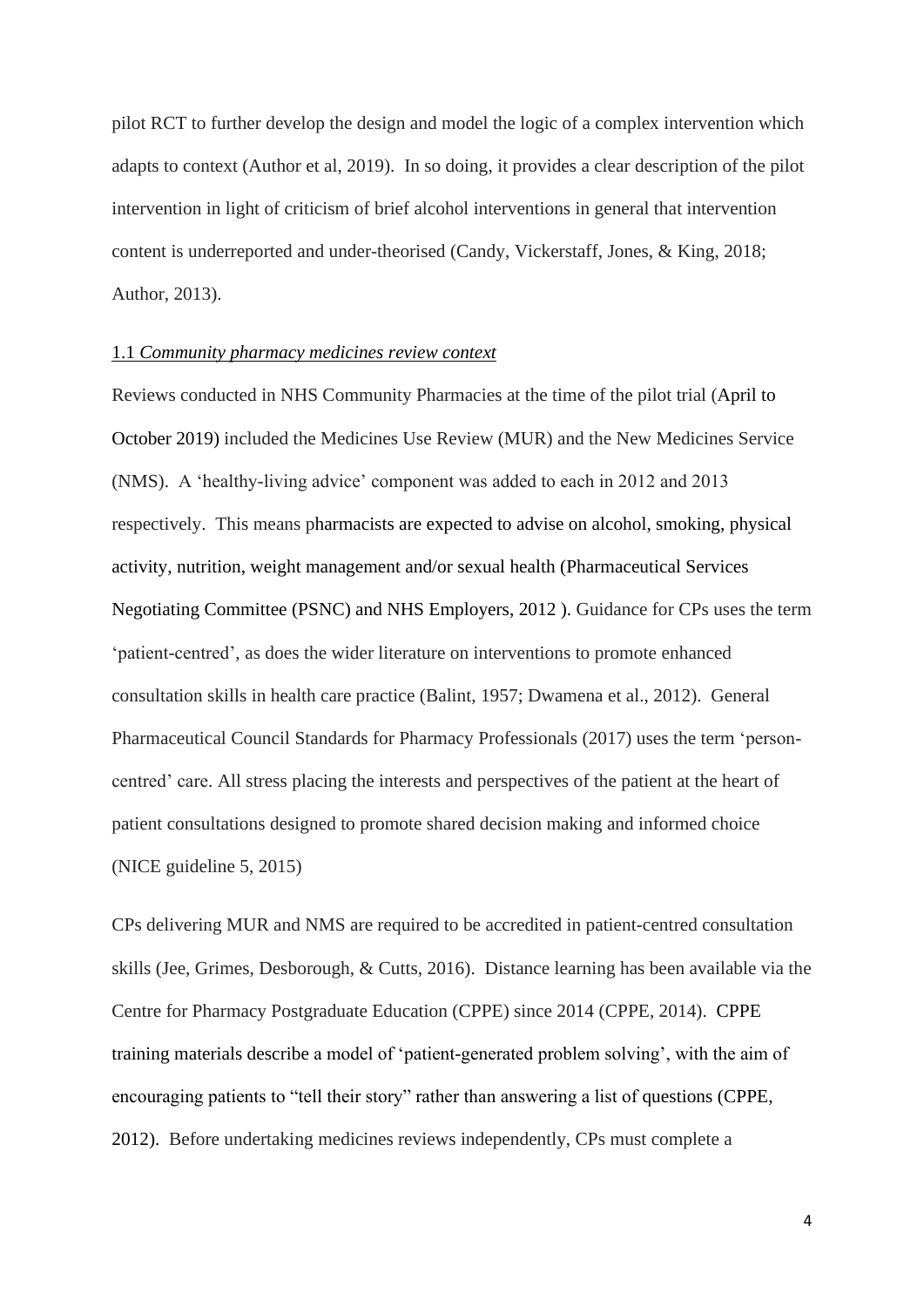competency self‐assessment based on the Medication Related Consultation Framework (MRCF) (Abdel-Tawab et al., 2011).

A scoping review of the MUR and NMS literatures found that few studies evaluated outcomes of MURs or the NMS (Authors, 2019). To date only one RCT (of NMS) has been conducted (Elliott et al., 2016), in addition to a few qualitative observational studies (Authors, 2020; Authors 2019). Most research is retrospective and based on recall of what happens in consultations. Beyond the MUR and NMS, there is limited evidence of the effectiveness of any intervention to enhance medication adherence, hence the need for improved design of interventions and measures to detect improvements in patient‐important clinical outcomes (Nieuwlaat et al., 2014).

Alcohol poses a range of potential risks for people taking medications; directly via its impact on health and well-being and indirectly by potentially reducing adherence to, or the safety and effectiveness of, pharmaceutical treatments (Authors 2019; Authors, 2019). CPs and other health professionals report a lack of confidence in how to approach the subject of alcohol and their role in doing so (Moriarty et al., 2011; Authors, 2019; Rapley, May, & Kaner, 2006). The only guidance currently available to CPs is on alcohol screening and brief intervention, which has been found to offer no benefit to patients in community pharmacies (Author et al, 2015). Development of the MAC has been informed by the null findings of that RCT and wider calls to rethink brief interventions for alcohol by locating conversations about drinking within the actual settings and services accessed by patients (rather than as standalone decontextualized interventions); and addressing issues that matter to patients (Glass et al., 2017; Author et al, 2014; Author et al, 2017; Author, 2021). The piloted version of MAC frames alcohol as a drug consumed alongside other drugs and therefore within the CP's sphere of expertise. This moves way from the more familiar framing of alcohol as a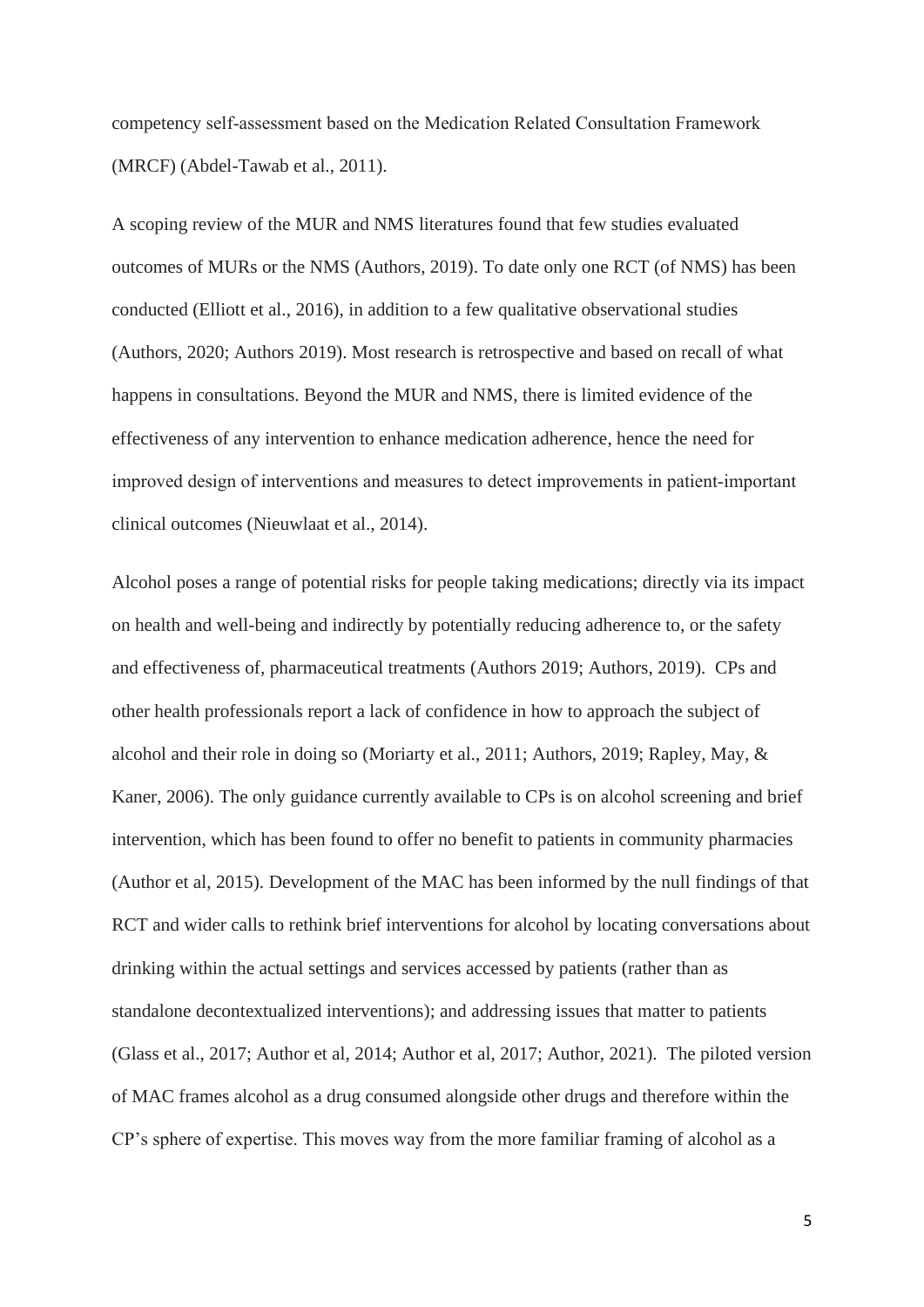'lifestyle' issue to one directly linked to medicines use, safety and effectiveness - and the conditions for which medications are prescribed (Authors, 2020).

## 2. Methods

Before describing the methods for the embedded participant-centred process studies, we briefly describe the intervention studied and the pilot RCT design.

# 2.1 *Intervention delivery*

The MAC programme comprised eight weeks of practice development support and is summarised in Figure 1. The hypothesised 'active ingredients' are those elements used by each CP to achieve greater skill in person-centred consultations which include attention to alcohol, and their application within individual medicine reviews. These elements are expected to vary for each individual practitioner and patient. Complexity arises from the difficulty to be precise about what these 'active' ingredients are and how they affect outcomes for patients following an interaction between a community pharmacist and a person in a medicines review (Campbell et al., 2000).

## **Insert Figure 1 here.**

The first training day used interactive sessions with patients (recruited from the CHAMP-1 patient and public involvement group). It focused on core person-centred consultation skills, particularly open questions, using the MAC in consultations and preparation of a Practice Development Plan (PDP). A four-page paper-based MAC guide summarising the structure of the MAC approach and core content within consultations was provided, together with an A4 booklet of learning support and supplementary materials, the MAC resource. The MAC guide provided a simple 'steps' structure (six steps) within which the CP could flexibly organise the consultation to be responsive to patient agendas and explore possible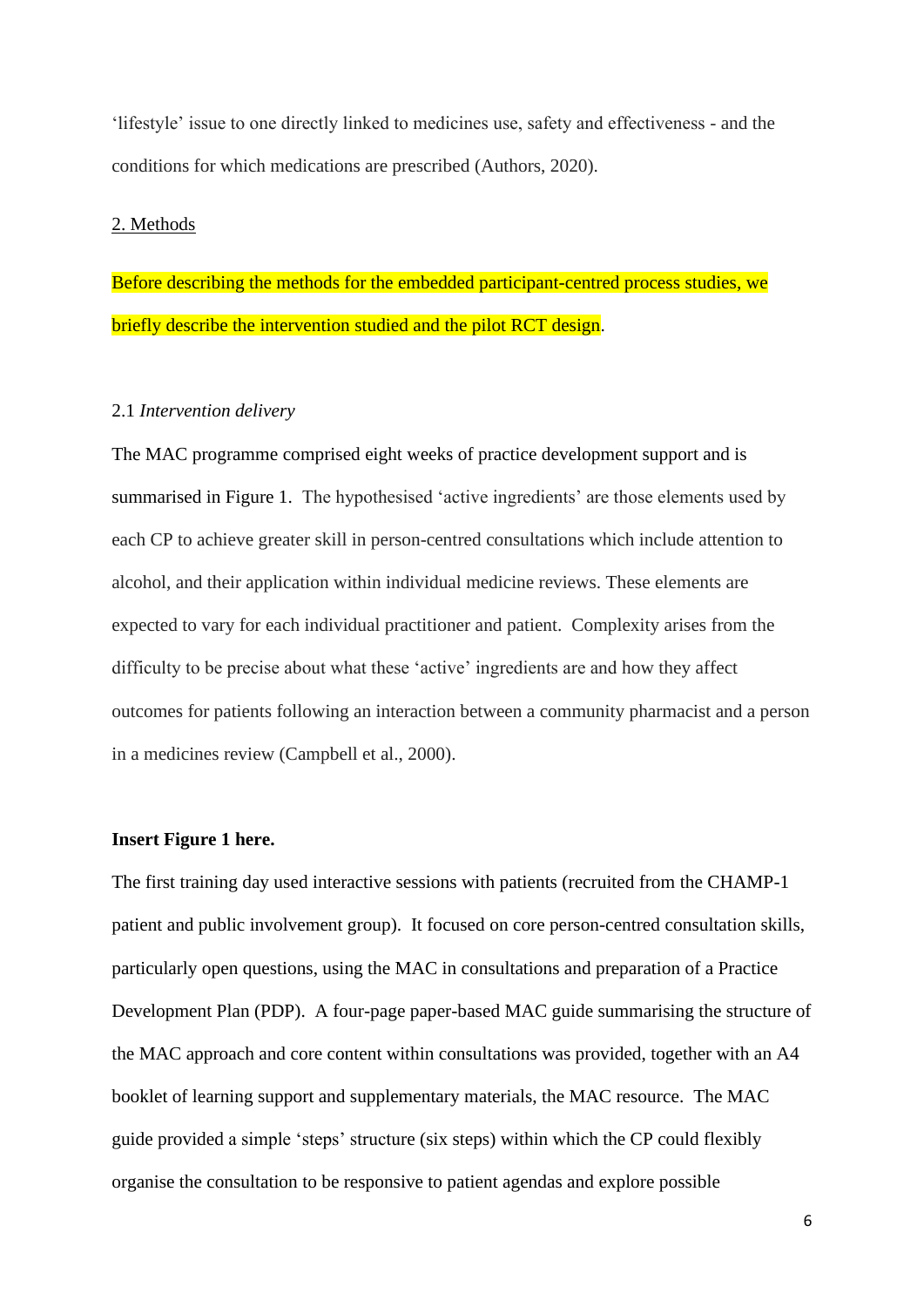connections between alcohol consumption, medicine use and health (conditions and adherence) (MACA). Use of the MAC guide was underpinned by the particular basic counselling microskills that are emphasized in Motivational Interviewing (MI): open-ended questions, reflective listening statements, summaries, and affirmations communicating a strengths-based view of the patient (Miller & Rollnick, 2012). These are offered here as basic communication tools to facilitate more person-centred consultations; these elements are not at all unique to MI, and the advanced features which are specific to the MI approach are not included within the MAC. At the end of the first training day, CPs were encouraged to initiate peer support through buddying and the use of a WhatsApp group. Individually tailored practice development support visits and telephone calls were provided by the MAC support team after the training day. These followed a protocol designed to facilitate a practitionercentred approach to practice development, aiming to mirror the person-centred approach, and model the core consultation microskills presented in the MAC programme.

A second training day, four weeks later, focused on the key issues identified in early use of the MAC in practice and more advanced person-centred skills, such as reflective listening and case studies of challenging issues. This was followed by more on-site and remote support, including feedback on audio-recorded MAC consultations (with patient consent); and discussions of evolving practice development issues within particular contexts. Key to the support process was playback of selected sections of recorded consultations, particularly including their use of the core microskills to facilitate a patient-led agenda and progression through the MAC steps. There was no formalised evaluation of individual practitioner's skills. Instead, there was an open discussion about readiness of practice for the RCT in light of the outcomes detailed in Box 1. The programme was not focused on the attainment of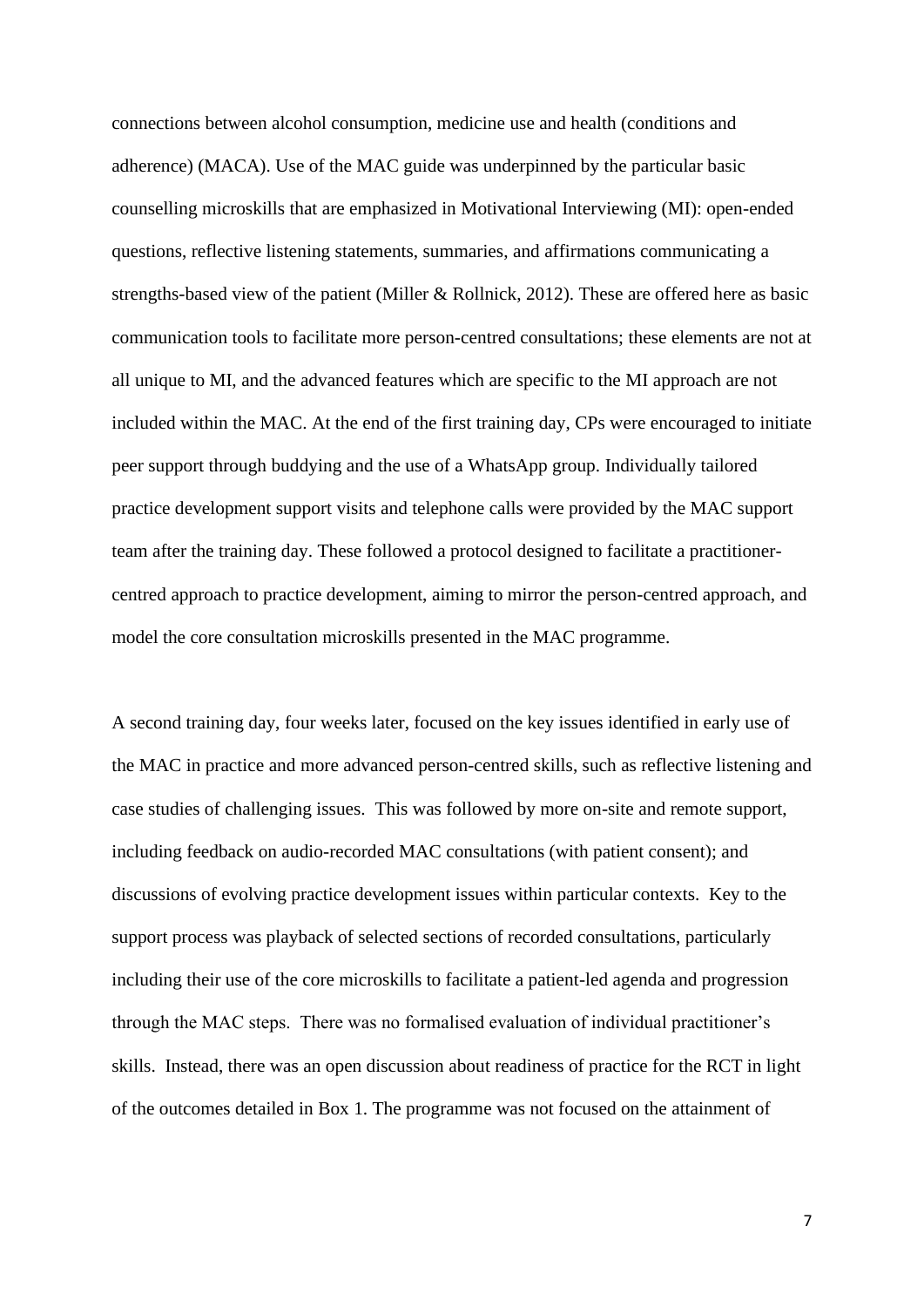particular skill-based criteria, but on developing skilfulness as far as was feasible within the given context.

# **Box 1: MAC programme practice development outcomes**

At the conclusion of the practice development programme, we are aiming for practitioners to:

- 1. Have developed deeper person-centred consultation skills including through proficient use of counselling microskills and engagement with the MAC steps
- 2. Be able to use person-centred consultation skills in routine practice to support patients in making use of services provided to benefit their health
- 3. Be able to integrate an appropriate degree of attention to alcohol within consultations
- 4. Regard it as good pharmacy consultation practice to explore medicine use, conditions and alcohol in a person-centred way
- 5. Value medication services as providing important opportunities to help patients manage their chronic conditions, and derive the optimal benefits from medications prescribed
- 6. Have changed consultation practice away from being a quick check of narrowly focused medication-related issues so that it is not an information-dominated process
- 7. Manage consultations efficiently and flexibly using the structure provided by the MAC steps
- 8. Be able to recognise challenging issues in practice, identifying needs for skills development, and formulate plans to address them in the context of continuing professional development (CPD)
- 9. Be confident that they are developing patient-centred consultation skills and that further close attention to practice, with support, will develop them further
- 10. Be committed to further developing patient-centred consultation skills, including using CPD opportunities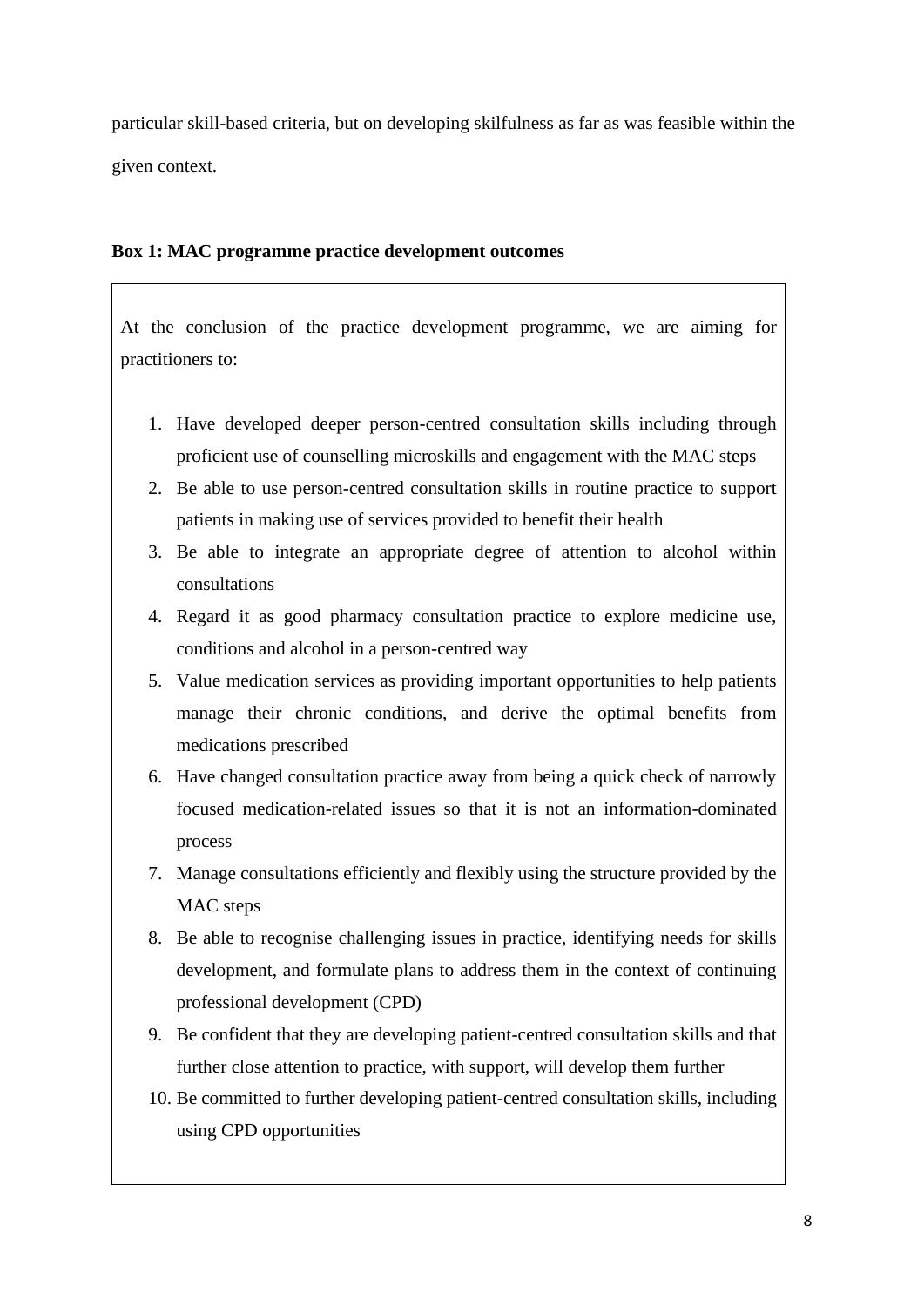# 2.2 *Pilot RCT design*

The pilot RCT trial was conducted in 10 community pharmacies within Yorkshire, UK. The multi-stage recruitment process aimed to assess the motivation, commitment and capacity to participate of one CP from each participating pharmacy. A payment was made to each participating site. Five CPs from pharmacies randomised to the intervention arm participated in the practice development programme and delivered the MAC intervention in MUR and NMS consultations. Five CPs randomised to the control condition continued to provide the MUR and NMS as usual, and to recruit participants to the pilot RCT in the same manner as the intervention arm. Full details of trial design, outcomes and CP engagement with recruitment processes are reported elsewhere (Authors, 2020; **Authors, 2021**). The trial was registered with the ISRCTN registry (ISRCTN57447996). The trial and embedded process studies received NHS research ethics approval (REC reference19/SW/0082). All participants provided written consent before each study.

#### 2.3 *Embedded participant-centred process studies*

Embedded studies sought to explain variation in the ways CPs engaged with and implemented MAC in practice from their points of view. Fieldwork was conducted by qualitative researchers (a sociologist and an anthropologist) working within a multidisciplinary team. After the first training session, two out of five CPs were purposively sampled (based on receptivity to the programme, accessibility and baseline skills) to take part in a series of semi-structured 30 to 60 minute face-to-face interviews over three time points as they progressed through phase one and phase two of the MAC skills development process. Only one of five CPs agreed to take part (all five were eventually approached). Those who refused gave the additional time commitment as a reason. Interviews with the one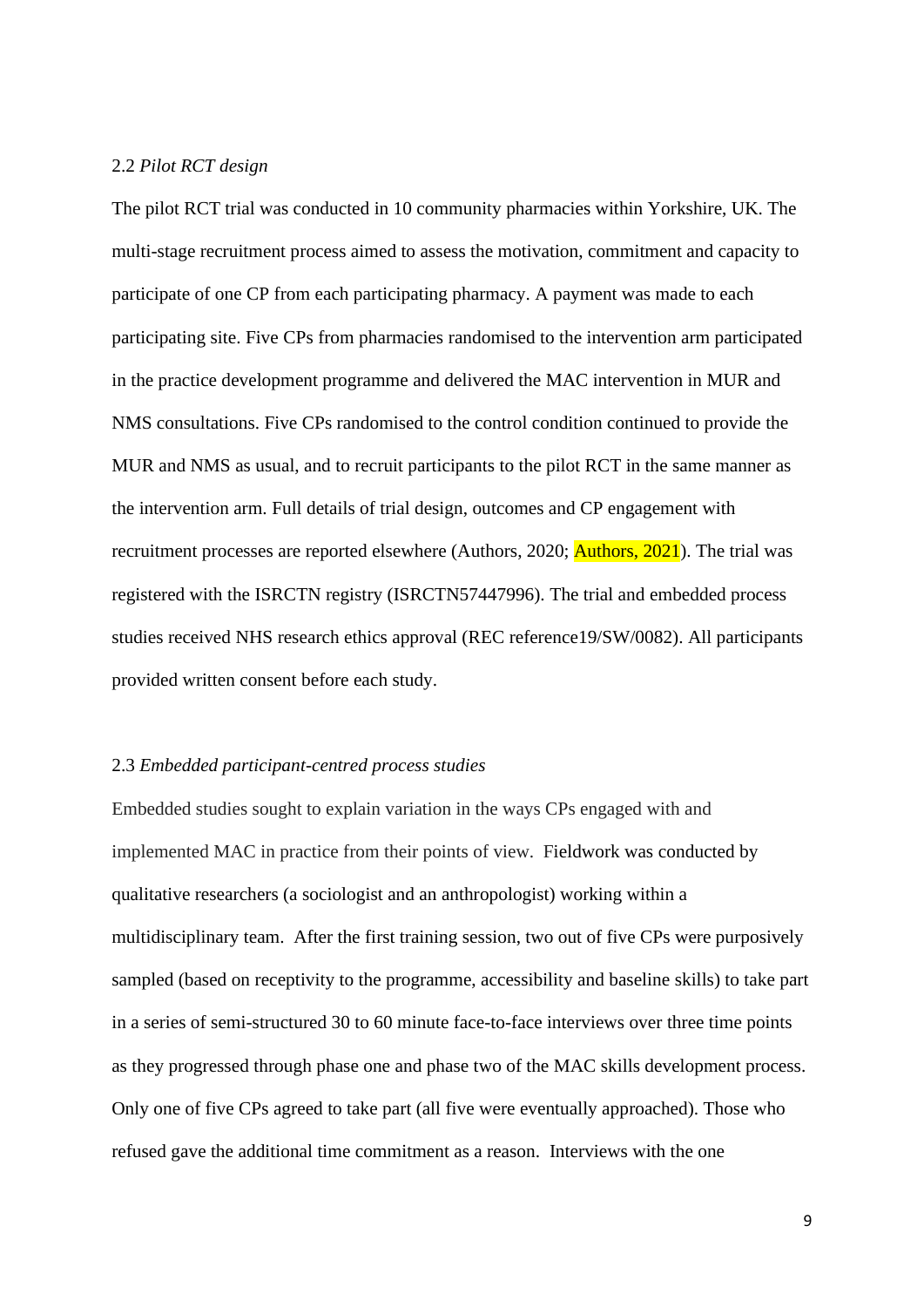participating CP provided insight into an individual pharmacist's engagement with the MAC practice development process and how the elements of the intervention combined in their experience over time. Contemporaneous notes of observation of CP engagement and discussion at the two MAC training days were used to develop topic guides for these interviews and for a semi-structured, audio-recorded 45 to 60 minute face-to-face exit interview with each CP at the end of the study period. These interviews explored CP understanding of the purpose of the MAC; engagement with the skills development programme; experience of delivering MAC in routine medicines review practice; views on the outcomes of the development programme for their own practice; and the potential for MAC to improve outcomes for patients.

All five CPs were given audio-recording equipment and asked, with patient permission, to record samples of consultation practice during the training period. Three CPs made recordings. This permitted in-depth attention to what CPs and patients actually did during consultations. In addition, during the pilot RCT period, CPs were asked to provide one audio recording of a MAC consultation at each intervention site (after they had time to develop their practice), where the patient agreed to take part in a follow up audio-recorded semistructured telephone interview within a week of their consultation. Patients in the recorded consultations were interviewed and asked about their interaction and the acceptability of MAC service delivery. Patients received a £10 shopping voucher for participating in the interview.

Where possible, practitioners' reports of practice development were triangulated with material from interviews with patients and with audio-recordings of consultation practice. The patient interviews provided a commentary on their interaction with pharmacists, including the extent it could be regarded a patient-centered, while the audio recordings enabled the research team to explore how pharmacists used their 'new' learned skills when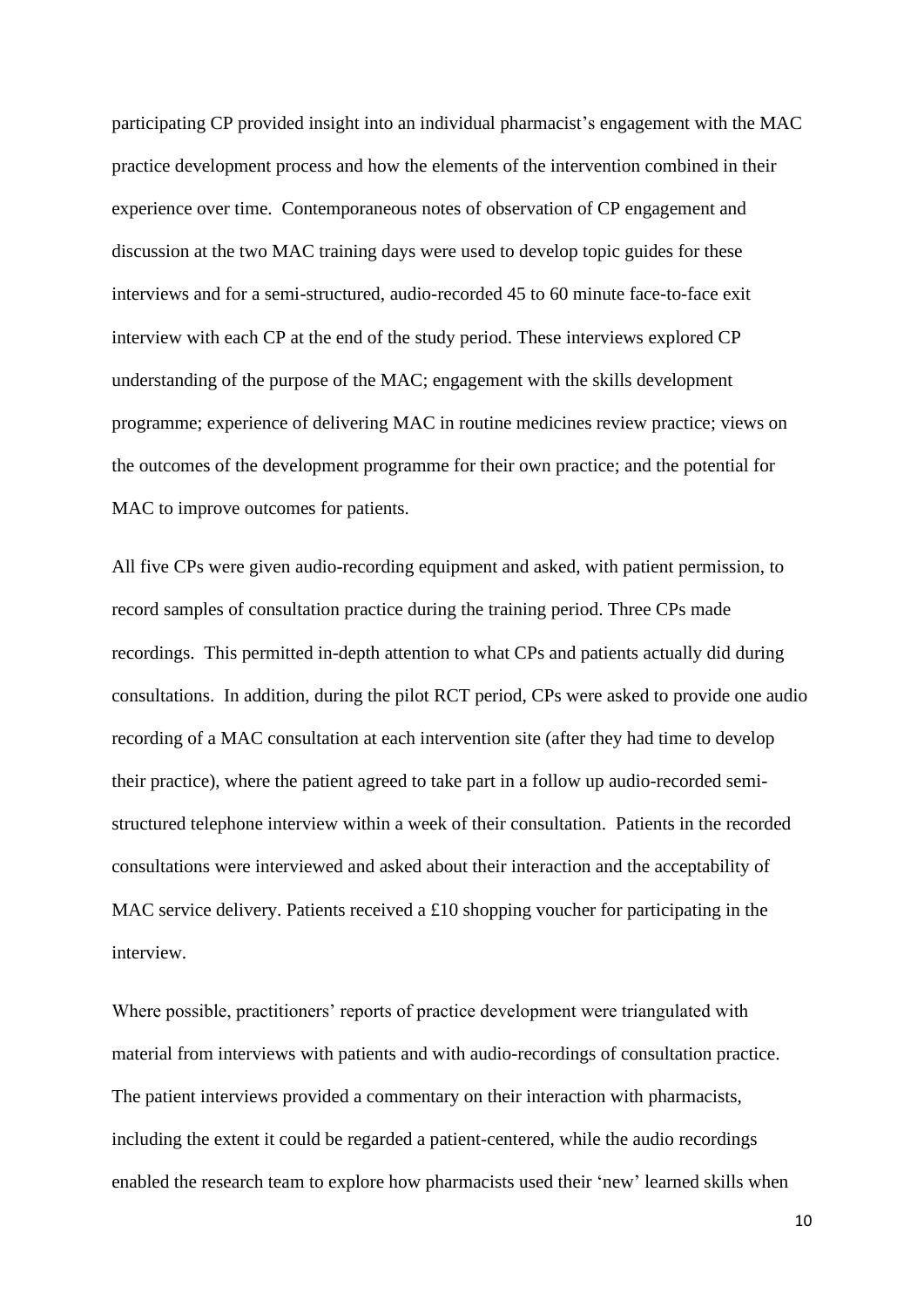communicating with patients. There were fewer process study recordings of consultation practice than planned, although two rich case studies were achieved. This enabled comparisons of MAC conduct with post-hoc reflections (reported separately). The dataset also included fieldnotes from direct observation of five medicine reviews conducted by one CP in the intervention arm during early recruitment and support visits. These observations were guided by a checklist (see appendix).

Interview transcripts and observation data were organised using a modified framework method (Gale, Heath, Cameron, Rashid, & Redwood, 2013) and analysed using constructionist thematic analysis (Braun & Clarke, 2006). Consultation audio-recordings were explored using a form of adapted conversation analysis (CA), which balanced CA specific approaches with those derived from wider discourse analytic approaches (Quirk, Chaplin, Hamilton, Lelliott, & Seale, 2013). Finally, data from these studies were also contextualised by material collected by pilot trial research support staff. This further enriched understanding of CP engagement with intervention processes and pharmacy context. The analysis presented here focuses on CP perspectives of their own person-centred consultation practice development from the interviews with some contextualisation from the wider dataset available. Findings from the different datasets (exit and longitudinal interviews with pharmacists and patients; observation; audio-recording; material collected by pilot trial research support staff) were used to create a preliminary logic model dynamic enough to capture and express the intervention's functioning in its delivery settings (Author et al, 2019).

Five CPs, three women and two men aged between 25 and 63 years (mean 41), with a range of experience and roles participated in the intervention arm at five sites, which included pharmacy independents and multiples. All worked full time as CPs and had been qualified for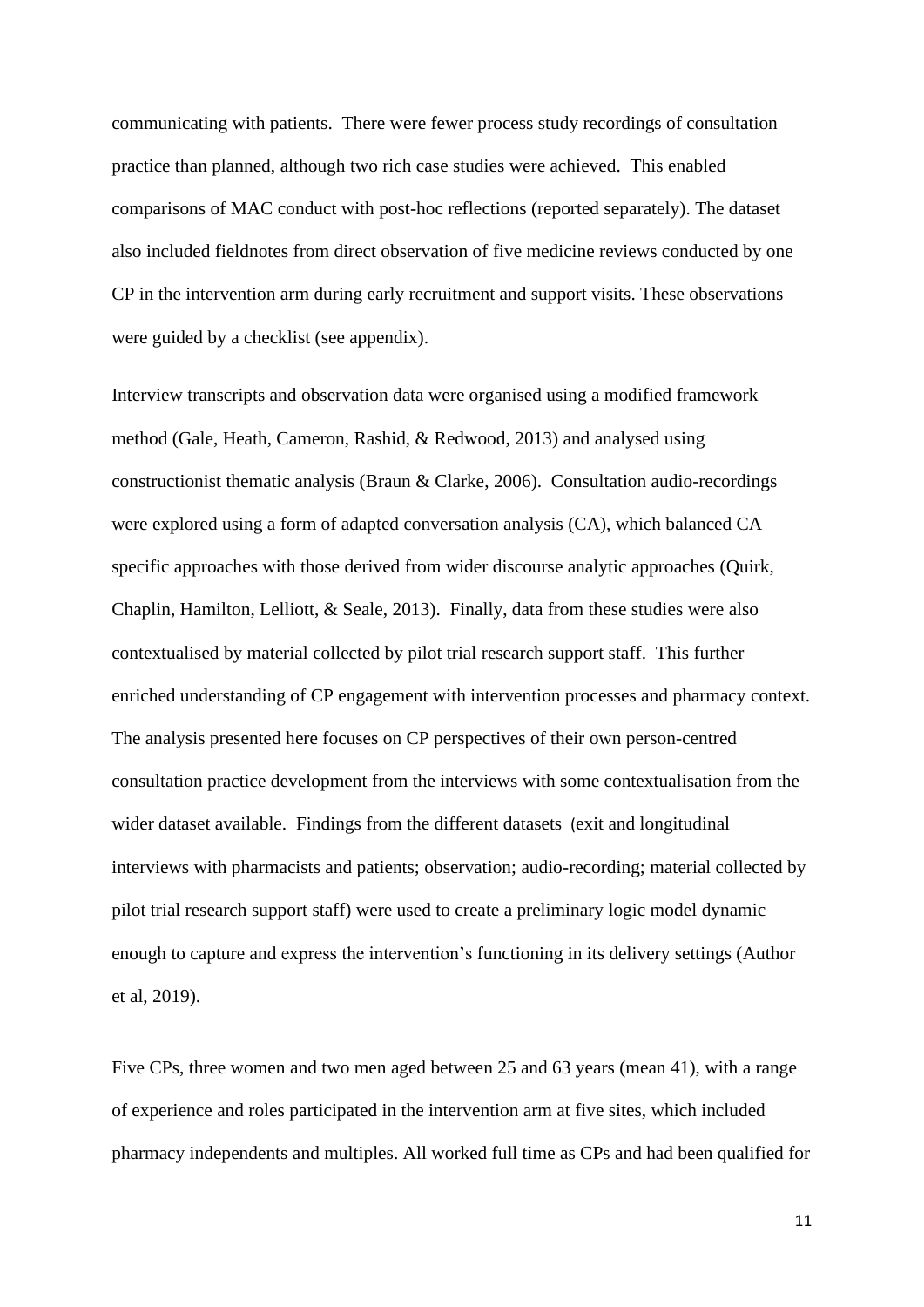between two and 40 years (mean 17) (see table 1). Four of the five CPs said they drank alcohol, with frequency ranging from once a week to once or twice a month. All five CPs participated in exit interviews and one CP was interviewed three further times, shortly after each training day. Four of the five CPs had varying degrees of managerial responsibility, and there were variations in the workplace support offered to facilitate engagement in the RCT.

A CP without managerial responsibility (INV13) and a proprietor of a small chain (INV10), were resourced to have another CP on duty so they could conduct medicines reviews throughout the RCT. Another CP (INV14) had cover for only part of the time. She conducted reviews across two pharmacies. The pressure of her managerial tasks meant she had less time for reviews towards the end of the RCT. A CP (INV12) in a quiet pharmacy with little footfall and a consultation room undergoing refurbishment conducted few consultations. The other CP without cover (INV11) reported concerns from colleagues about spending additional amounts of time in the consultation room when needed in the dispensary.

Examples of recorded or observed consultation practice were obtained for four of the five CPs. MAC consultations were predominantly conducted in MUR rather than NMS reviews. NMS played a less significant part of practices' business model, so were conducted less frequently and routinely comprised brief telephone calls or chats at the pharmacy counter.

| ш<br>. . |  |
|----------|--|
|          |  |

| $\bf CP$ | <b>Sex</b> | Age | <b>Ethnicity</b><br>(self-<br>described) | <b>Time</b><br>qualified<br>(years) | <b>IMD</b><br>÷ | <b>IMD</b><br>decile | Rural/<br><b>Urban</b> | Role                   | <b>RCT</b><br><b>MAC</b><br>(n) | Data<br>set<br>∗         |
|----------|------------|-----|------------------------------------------|-------------------------------------|-----------------|----------------------|------------------------|------------------------|---------------------------------|--------------------------|
| 10       | М          | 48  | White<br><b>British</b>                  | 25                                  | 15,877          | 5                    | Urban                  | Pharmacy<br>proprietor | 4                               | <b>INT</b><br><b>OBS</b> |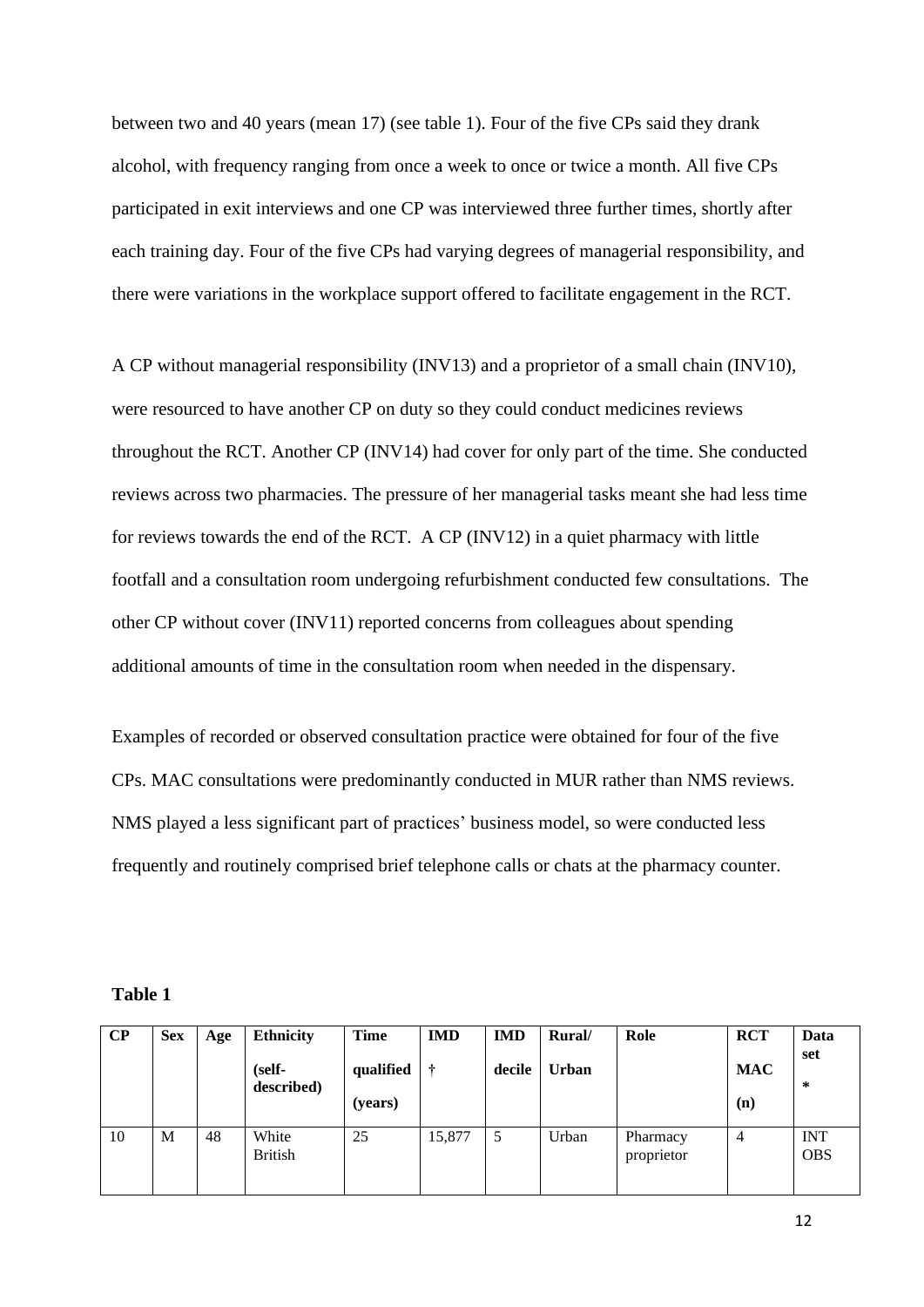| 11 | M            | 63 | White<br><b>British</b>     | 40             | 28,902 | 9  | Rural | Superintendent<br>Pharmacist | $\overline{4}$ | <b>INT</b><br><b>AUD</b><br>PP               |
|----|--------------|----|-----------------------------|----------------|--------|----|-------|------------------------------|----------------|----------------------------------------------|
| 12 | $\mathbf{F}$ | 25 | <b>British</b><br>Pakistani | $\overline{c}$ | 27,456 | 9  | Rural | Pharmacist<br>manager        | $\overline{2}$ | <b>INT</b>                                   |
| 13 | F            | 42 | White Polish                | 13             | 22,544 | 7  | Urban | Pharmacist                   | 8              | INT <sub>x4</sub><br><b>AUD</b><br><b>PP</b> |
| 14 | $\mathbf{F}$ | 27 | White<br><b>British</b>     | $\overline{4}$ | 29,760 | 10 | Urban | Superintendent<br>Pharmacist | 6              | <b>INT</b><br><b>AUD</b>                     |

\* INT = interview; OBS =observation; AUD = Audio-recording; PP= patient perspective

† English indices of multiple deprivation

# 3. Results

At their exit interviews all CPs reported developing deeper person-centred consultation skills and using these in their practice, in particular asking open questions and listening to patients. They said they were more confident to raise alcohol within medicines reviews and had received no negative feedback from patients when doing so.

As expected, our material highlighted variability in how practitioners engaged with the MAC programme and delivered it in practice, together with the demands of the research. There were varying degrees of: ability or willingness to pay close attention to developing one's own practice; proficiency in using counselling microskills; the ability to structure a consultation using the MAC steps; attention given to alcohol and ability to help people connect alcohol to their medications and conditions. In their interviews, there were differences in CPs' expressed motivations to change their practice and on sustaining changes to practice after the RCT. Two of the five CPs who showed most ability or willingness to engage in detailed reflection on their own practice were most able to demonstrate a developing proficiency in microskills and discussing alcohol (INV13 and INV14). Our findings are presented to describe the micro and meso level contextual factors that pharmacists identified as shaping their motivation and capability to implement person-centred conversations about alcohol, and how they learned through reflexive practice.

# 3.1 *Motivations for taking part*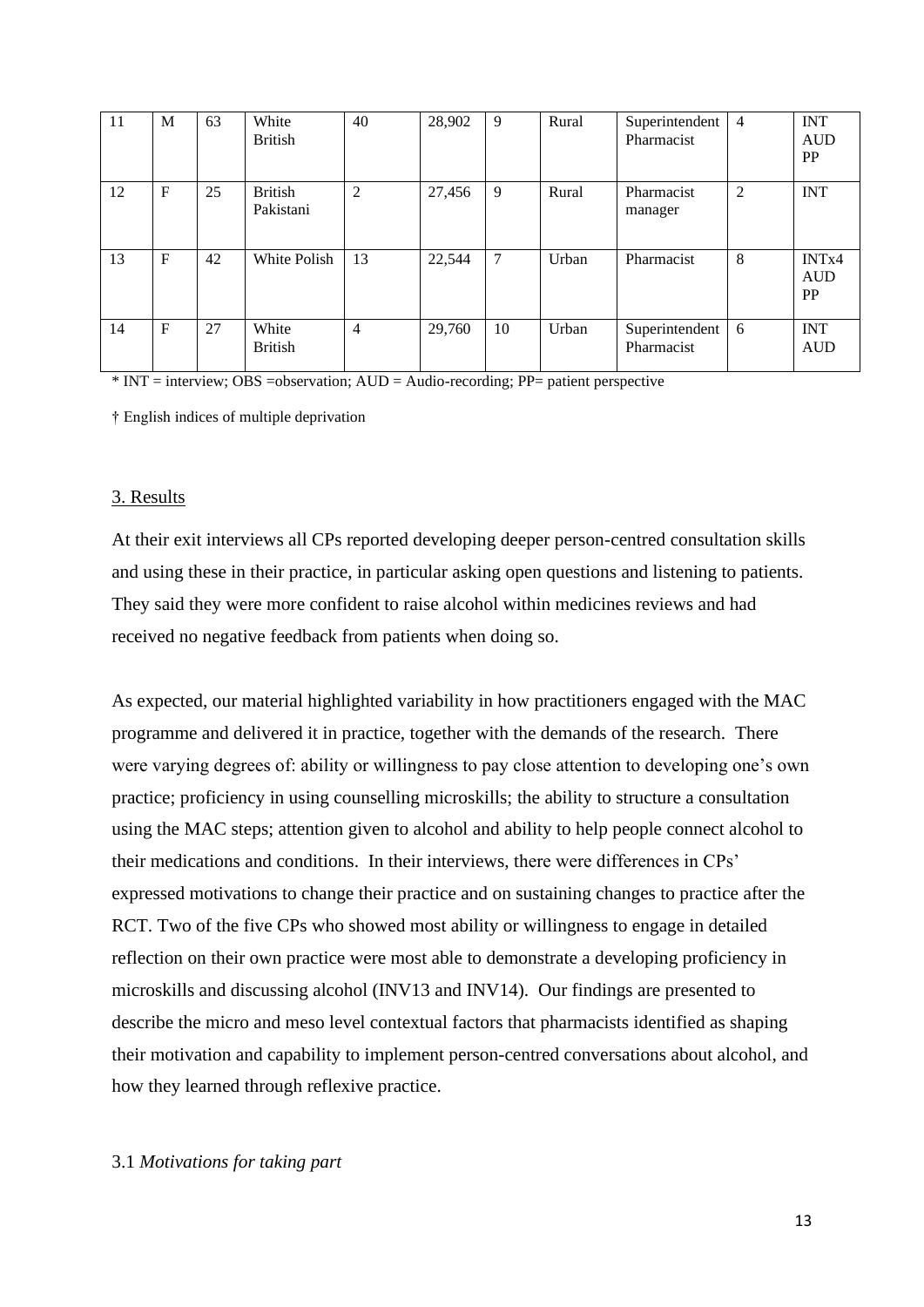When asked what motivated them to take part, the most recently qualified CP (INV12) said she saw this as a training opportunity to complement other ongoing skills training and a chance to develop her experience. The longest serving CP framed his motivation in terms of improving MURs generally:

A lot of the time [the MUR] was just a 'how are you getting on with this ... is … everything okay', and it just sort of meandered along ... the questions about lifestyle and things were the ones that tended to get pushed to the end of the 'normal' MURs and sometimes forgotten completely. Especially, the focus on the alcohol situation ... So, that's the main reason … the general improvement of MURs … better for me, better for the patient (INV 11).

For another CP it was a matter of a general interest in taking part in research and a timely opportunity to "participate in something new" (INV 13). The other two CPs described a combination of motivations to develop their own skills and their businesses. One of these CP also said she had a personal interest in research. Her pharmacy group were always looking for opportunities to become involved in projects and given the financial climate for 'independents', the facilitation fee was also attractive. A CP who was the proprietor of a small chain (INV10) said he wanted to develop his consultation skills and the alcohol element might be useful for a recently commissioned pharmacy service to an alcohol rehabilitation unit. He said he decided to participate himself rather than delegating to those who routinely did MURs to avoid placing additional pressure on them.

# 3.2 *Engaging with training and identifying issues in own practice*

All CPs said they found the process of actively identifying issues in their individual practice, in order to develop their skills, challenging. Some enjoyed this challenge more than others. The most enthusiastic CP said: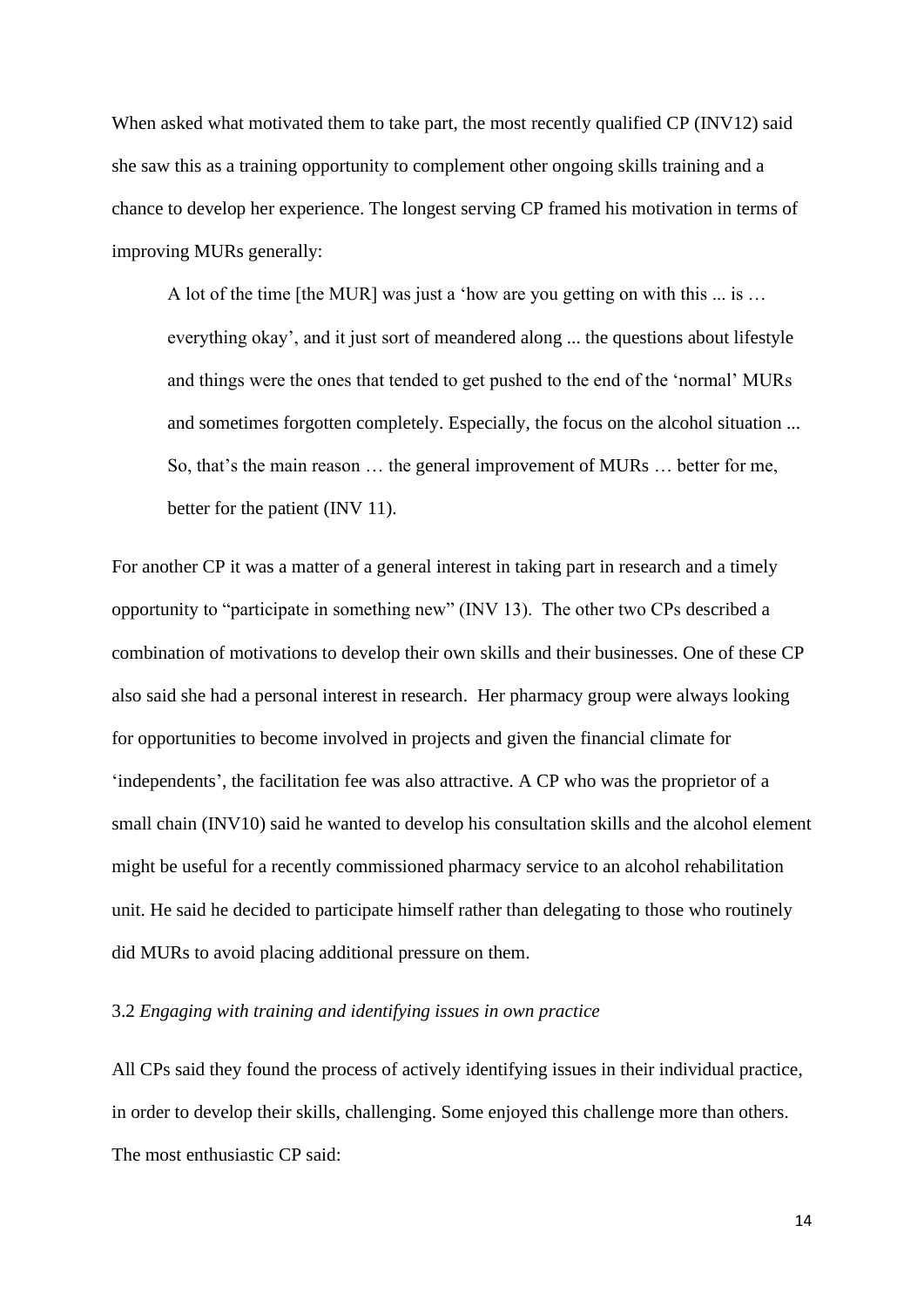… It was a challenge … and that's what I thought was so good about it … I remember thinking, oh, this is going to be quite an easy day today, you know, out of the office … I can just sit and listen for a little bit and then try and apply what was learnt ... [it was] so much more difficult than I thought … It was nerve-racking to do but it was really good … I always thought I was quite good at consultations … my favourite part of being a pharmacist is talking to patients … and I've had good feedback about it before so I thought … I bet I'll be okay but … there were so many things that we were told that we could be doing differently I thought, well, actually this is really, really valuable … if I had the opportunity to pay for those kind of two training days … I would … and recommend other people did… I genuinely have changed my practice and my consultation skills as a result of it (INV 14).

She said she felt the training had, "pushed [me] hard… out of my comfort zone". She and the other CP who was most engaged with the programme described how this training differed from previous consultation skills training, especially in working with real patients, working in front of peers and receiving detailed feedback. Previous training:

… was just basically watching videos, and seeing … what the good practice is … so … I was familiar with the topic … But it's a different thing, just watching videos, and different practising yourself … [online] gives you an idea what the consultation … should look like … that's just the theory, you just read about it, you don't practice it, so it's completely different (INV 13-1).

These CPs said they valued direct feedback from facilitators and from patients:

It was great to get their [patient] feedback about what they liked … that made me feel really motivated because … that makes me think it will be good in real life. It's not just what the facilitator wanted me to say ... [I]n undergraduate study ... I did a lot of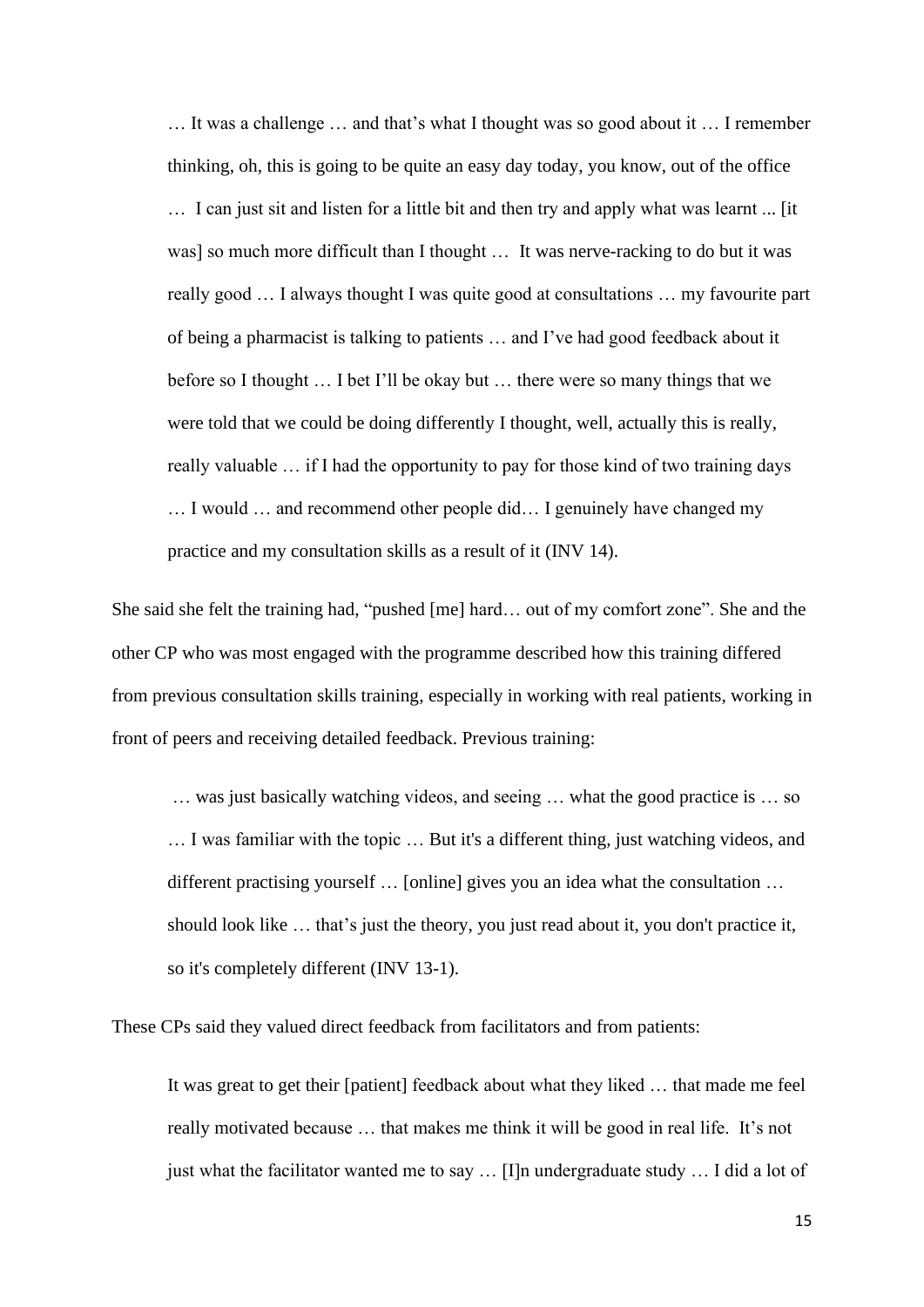these actor based consultations so you kind of know what they've been told to say and then you can prepare accordingly. Whereas with a patient obviously they can go off and say whatever they like … so it was much more true to life (INV 14).

All CPs found the focus on improving consultation practice by trying things out with patients and peers and receiving detailed feedback challenging. At times they spoke as if this was a wholly new skill-set rather than an extension of existing skills. One CP described the training days throwing everything "in the air" and then being "let loose" in practice:

I found it completely refreshing around challenging the way that we communicate with patients. I very much drove the agenda in people's consultations on what I wanted to get out of it. What I think the MAC gave me was the confidence to have [a] slightly uncomfortable time ... Open questions, awkward silences, those things were just a revolution to me … I feel I'm a better clinician for that (INV 10).

Although a challenge for all of the CPs, the most newly qualified and longest serving CPs expressed most discomfort with the "scrutiny" and being "thrown in at the deep end" in practising consultations in front of their peers:

Initially they were scary ... real patients ... came in, and we had to actually consult with them in groups, especially doing it in front of other people, I wasn't used to that … it was a bit much … But, looking back, I'm glad … it really helped. Especially with my confidence ... I think they threw us in at the deep end, but it was good ... you're being put on the spot ... Nerve-racking … (INV 12).

The longest serving CP said he found it interesting to see how responses in consultations could differ by, "changing the way that things were approached" (INV 11). He usually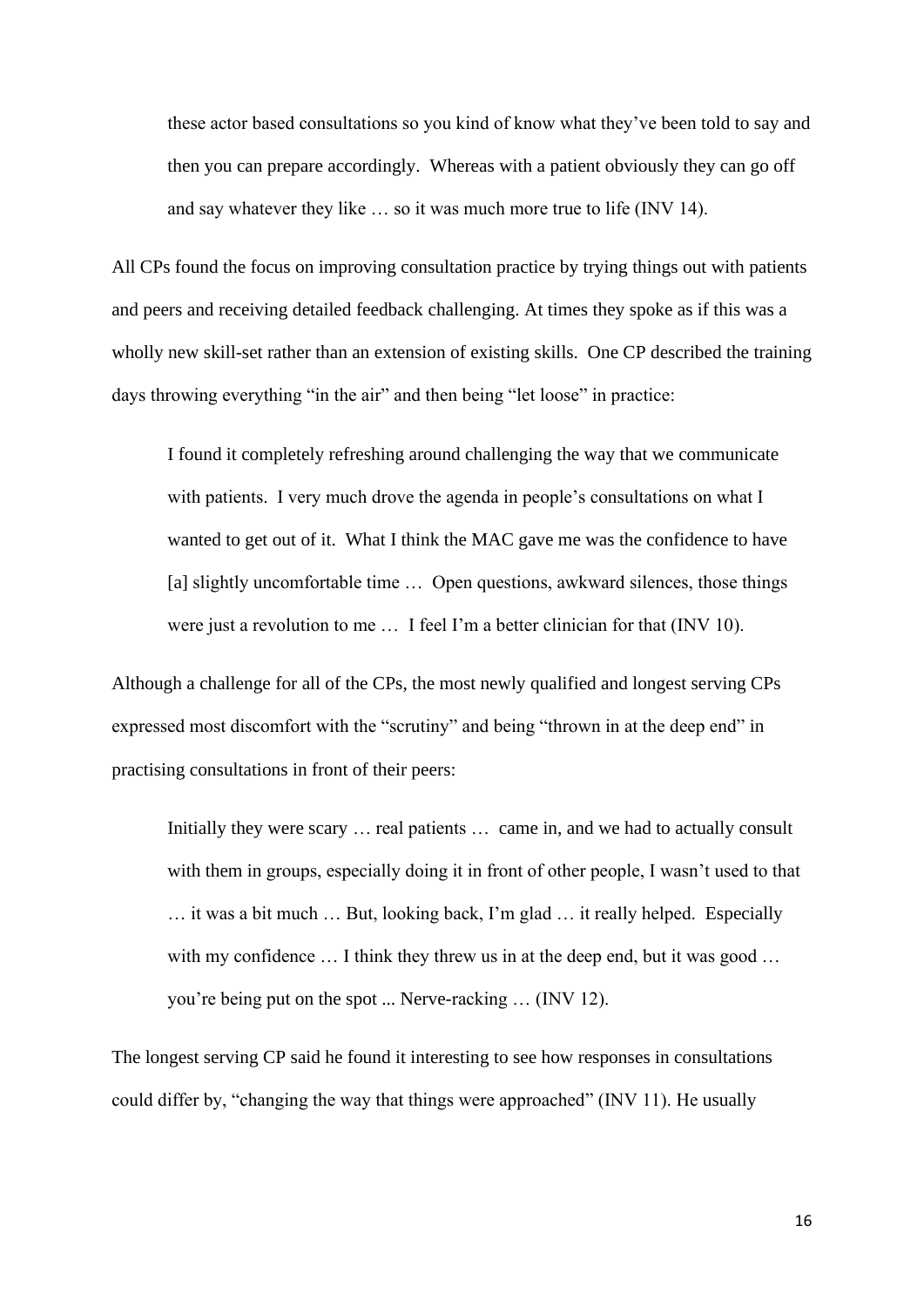approached consultations with a "set plan" and he found the group consultation exercises where CPs had to pick up the thread from each other particularly stressful:

It was a foreign institution to us … I appreciate … the only way you're ever going to improve is to actually practice them … it's just you feel a bit under scrutiny…with people watching you from all sides. I felt a bit under pressure … (INV 11).

As well as discomfort at being 'put on the spot', CPs were not used to handing over some control of the consultation and listening to patients in the ways encouraged. After the second training day this CP felt she had made progress and then reflected back on how the two days had fitted together:

I felt really good after it [second day]. We were equipped with some tools how to manage the conversation … I knew that I definitely need to think how to explore things … but these exercises definitely helped … after the second training day I had the impression that we all have to stop ourselves from talking. I even have a feeling that I shouldn't really give any advice unless they ask … It's uncomfortable. Because you want to say what they're doing wrong … But, I understand why. I understand the shared agenda (INV 13-2).

The CPs identified the key messages from the training days as the need to develop microskills to change their practice for patient benefit and cede more control of the agenda to patients:

… make the patient the centre of the consultation … to not go through a checklist when you're actually doing the consultations and let them take the lead … I don't think my consultations were terrible before … but what they got out of it was what I wanted them to get out of it, as opposed to what they would want to get out of it, and I think that's the main difference (INV 14).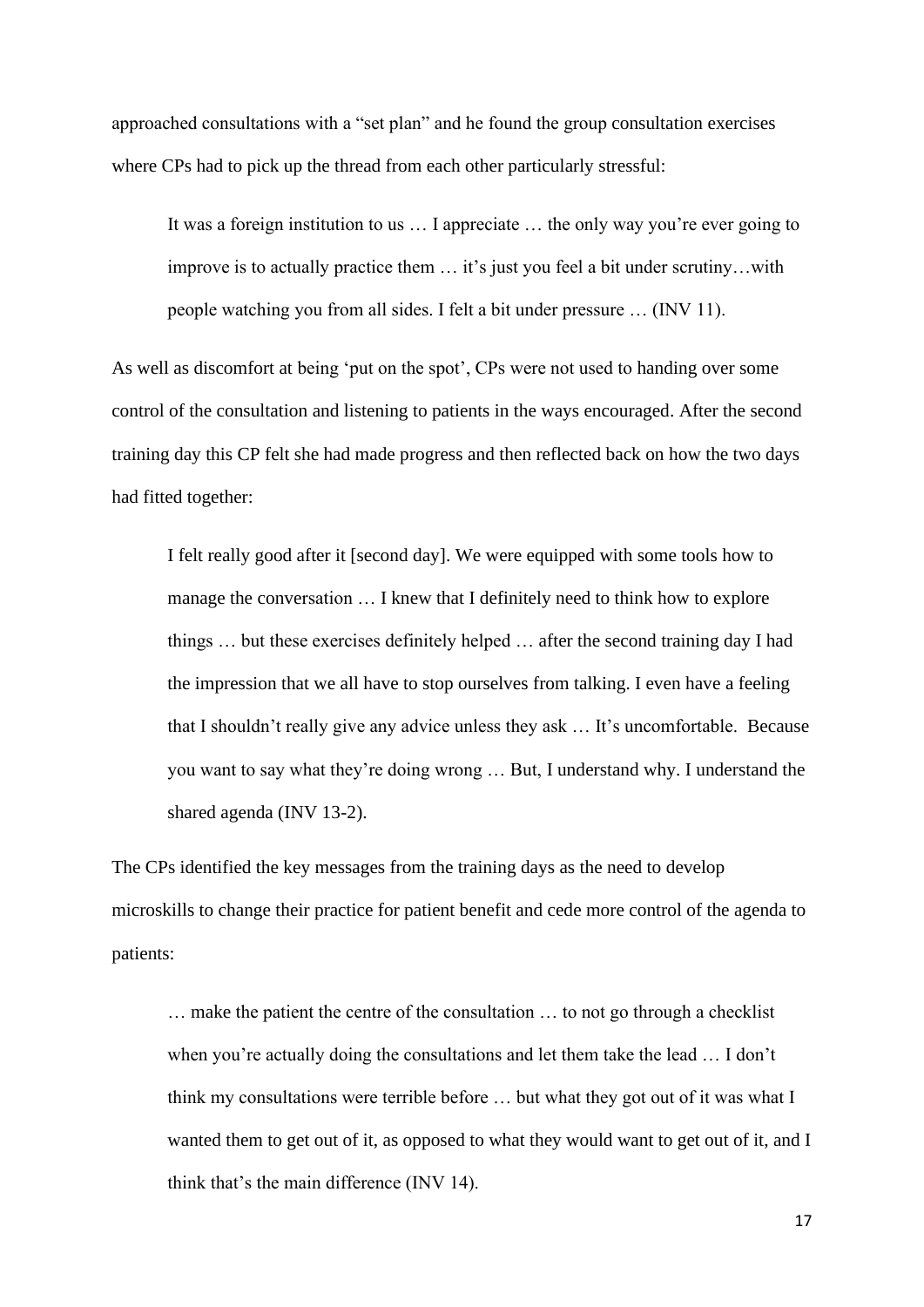The two CPs who engaged most with MAC support (INV13 and INV14) said they were letting go of the idea that it was the CP's responsibility to change patients' behaviours by telling people what they should be doing. This was helping to make them feel more relaxed with people in consultations: "I feel more relaxed now, that I don't have to change the behaviour" (INV 13-4). This sense of duty to act on rather than with the patient is reinforced in the MUR worksheet, which includes boxes for pharmacists to tick on a range of medicines related information and behaviours: "the pharmacist believes there will be an improvement in the patient's adherence as a result of better understanding/reinforcement" (PSNC, 2020).

# 3.3 *Engagement with MAC support and practice recording*

CPs said they did not directly refer back to their written personal development plans. They saw these as less helpful than talking about their practice with MAC training and support staff:

I can't say that I've necessarily revisited it … I'm notoriously bad at doing those plans … I've never referred back to that written development plan (INV 14).

CPs said they appreciated the support and encouragement from the MAC support staff. They were uncomfortable with the idea of recording consultations initially. Two of the five (INV 10 and INV 12) did not provide any recordings. One of these conducted few MURs due to consultation room refurbishment and said she had missed out on this opportunity to develop her practice (INV 12). The other CP described himself as a bit "technophobic". He said he feared the recorder would change the dynamics in his consultations (though he did agree to have his early consultations observed) and his concerns were confirmed when the two or three patients he asked about recording said 'no':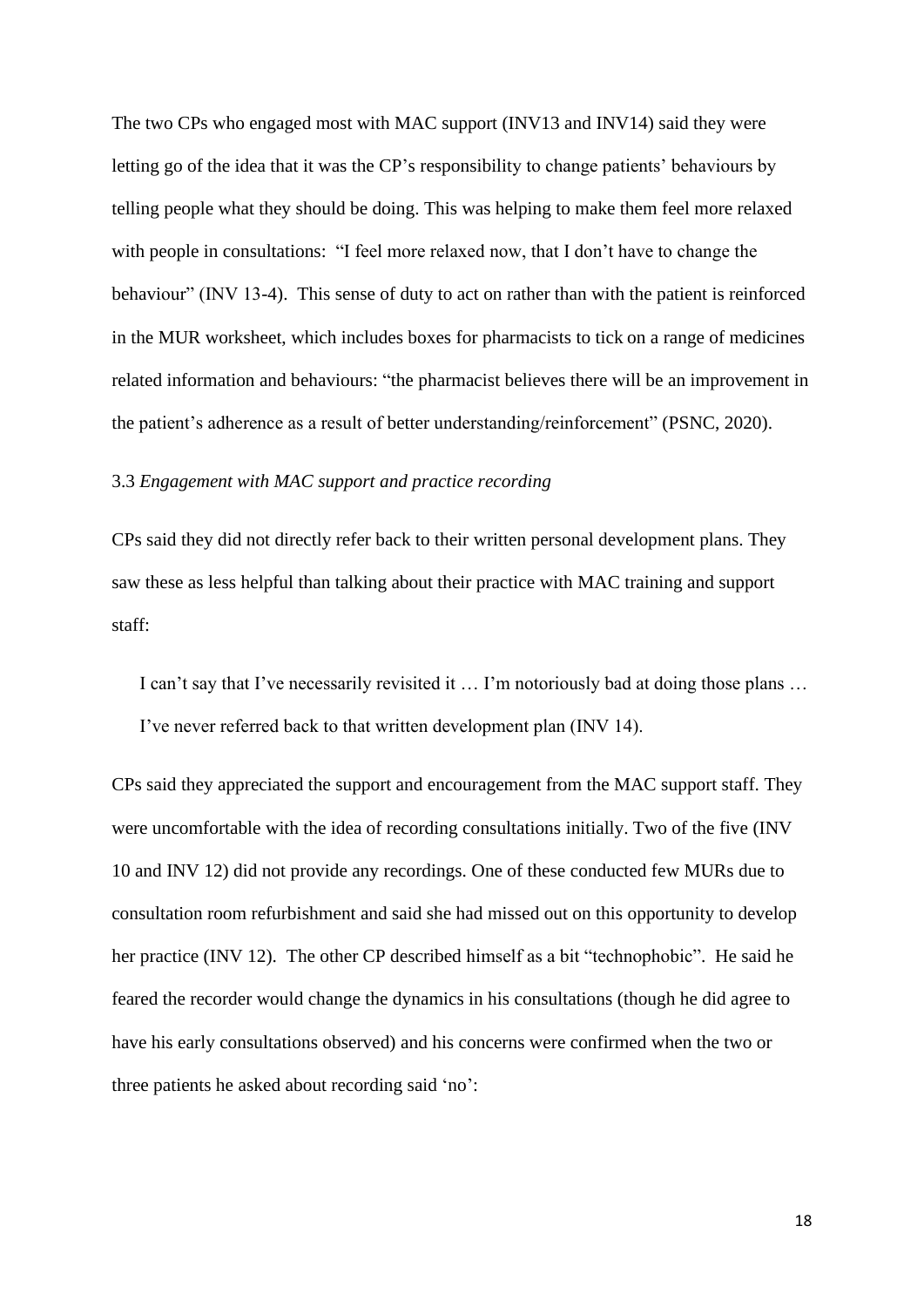I had to remember these were my patients, these were my customers, and I didn't want to do anything that was going to upset them (INV 10).

Other CPs who asked patients did not report encountering this difficulty. Two of the three CPs who provided recordings of consultations said they found the discussions they generated with MAC support staff particularly useful (INV13, INV 14). The other CP who provided recordings said he had not listened back to any of them, "so, I have no idea whether they were good, bad or indifferent" (INV 11). He said he liked the general "buoying up" from MAC support staff, who gave useful suggestions and disconfirmed his initial fear that they would "pick apart" his consultations. He was unable to recall any specific examples that had been discussed.

For those who engaged with this part of the process, the initial anxiety about recording consultations lessened over time:

The recording was very stressful … It felt like you had third person on the consultation, so I didn't like that … and I couldn't listen to that recording … we [MAC support] then had a really long chat … At that point I thought it was actually good that people listened to this recording, although it wasn't my best MUR, but he's given me a lot of feedback. He just confirmed what I thought about this conversation ... I went into advice without actually… It wasn't consensual … I just sort of did that MUR on autopilot … I was stressed … I wasn't really listening … the second time it wasn't that dramatic ... I actually listened to [that] before I sent it off ... I'm happy that I [did] those recordings. I don't know if I will become friends with the recorder, but ... I don't feel as anxious about recording anymore (INV 13 -3).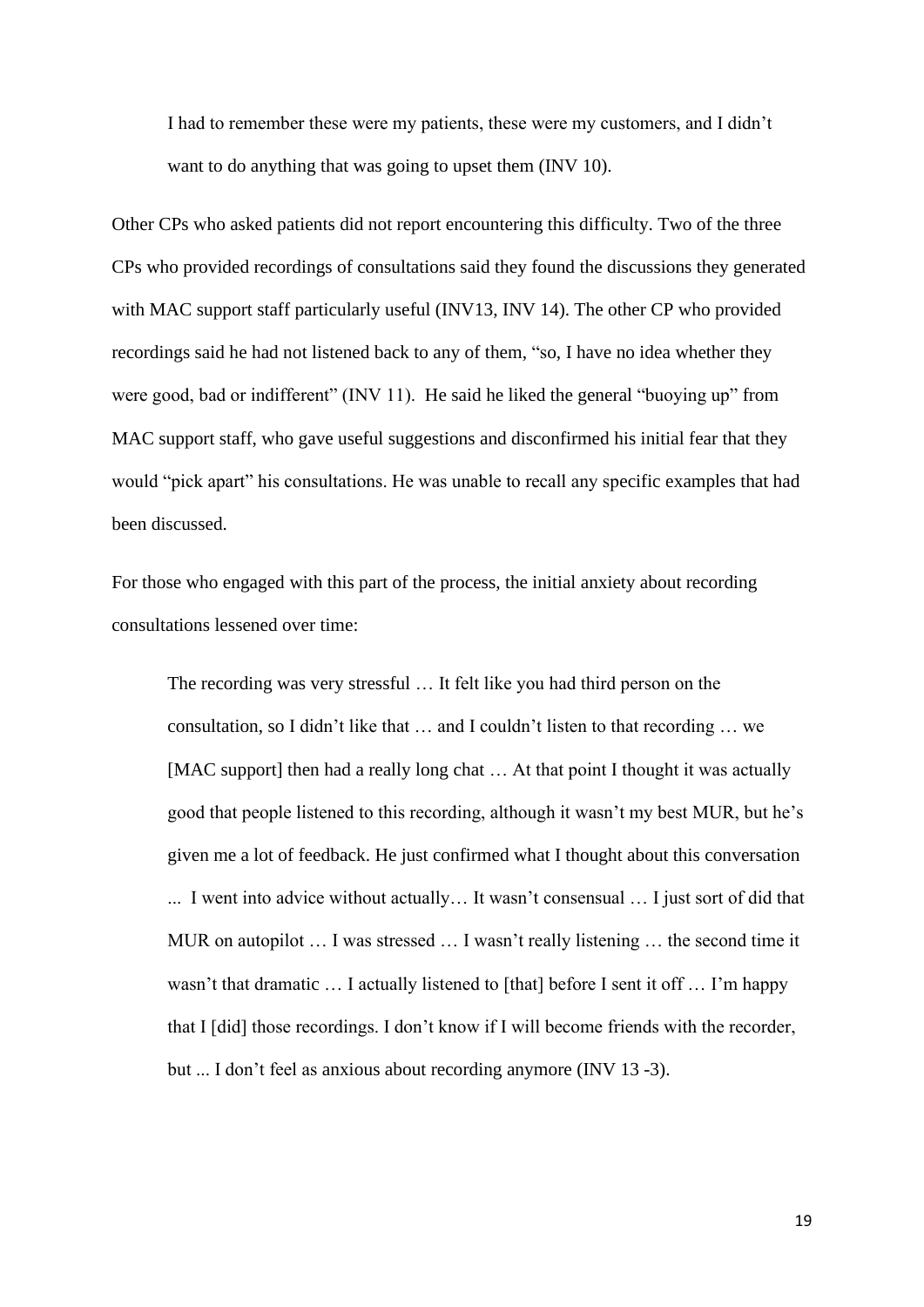The two CPs who made recordings and listened back to them said that the support discussions of their practice were more focused and productive than earlier discussions based on their recalled reports:

… because obviously previously [MAC support] had to get the details of the conversations from me and it was very general, because you don't remember every single detail of the conversation you had with the patient so you can only really speak generally about it (INV 13-4).

The attention to practice afforded by recording was said to be particularly useful for gauging progress and identifying what they were doing well and where they were reverting to previous patterns:

… obviously as time goes by, you forget things and so [MAC support] was kindly reminding me about the whole principle … at first he was telling me to be more brave, pointing out … where I could do it better ... Just trying your best ... every time he listened to my recordings, it did help because I could reflect on what he was telling me and I could rethink on how I could do it better and then I could practise it on another patient so that was really, really beneficial ... It was invaluable ... It's when you're practising it in real life, that's when you learn, but then somebody has to assess it for you, if you're meant to progress … it was great, that somebody was listening to our practice … (INV13-4).

Through discussing their recordings, these two CPs (INV 13 and 14) said they realised they were not as proficient in using microskills in practice as they initially thought. They were motivated to do things differently.

3.4 *Engagement with peer support and using written resources*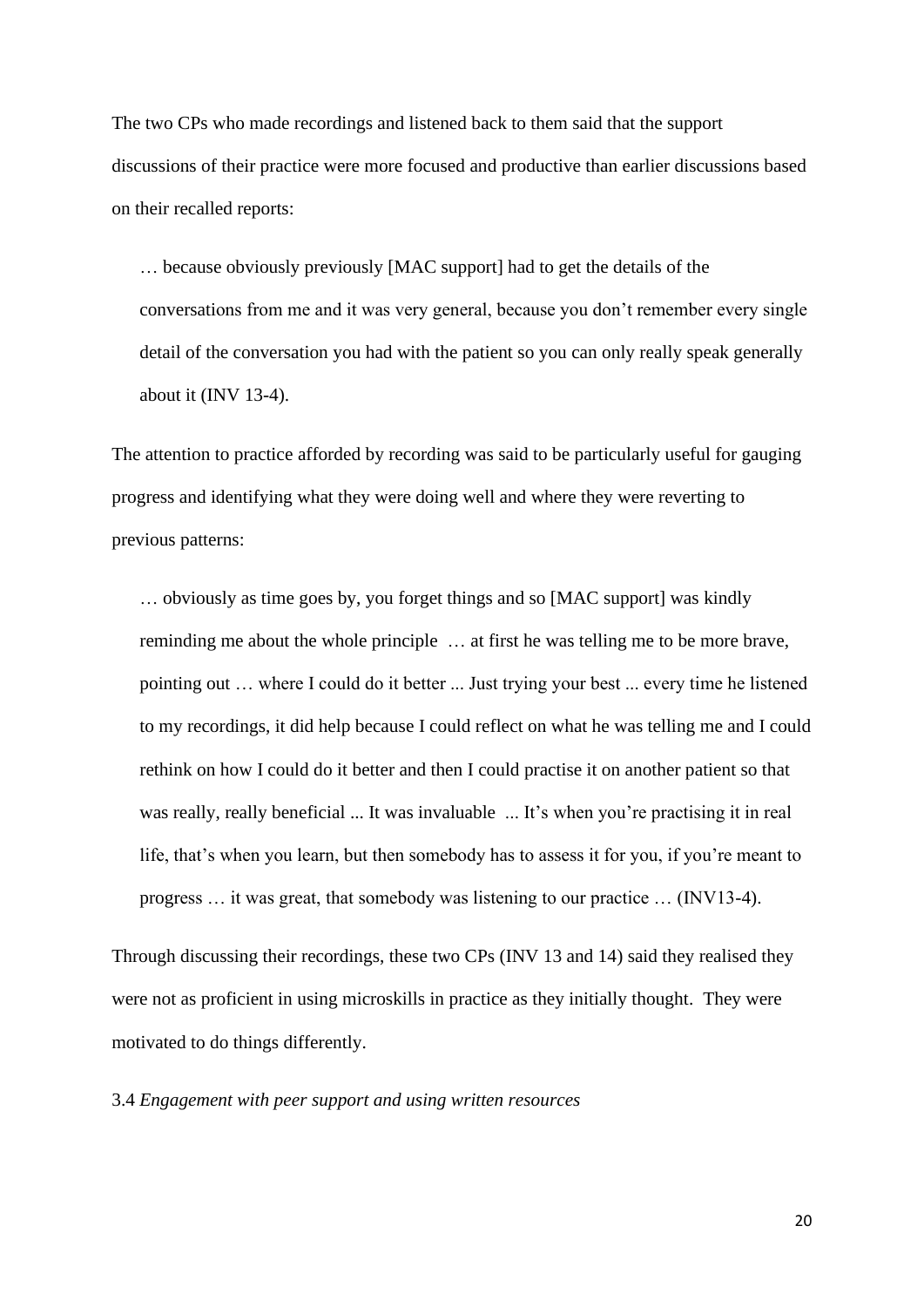The MAC guide was the most used written resource. This was annotated by some CPs and kept in consultation rooms. CPs reported actively consulting the MAC resource pack for information on alcohol and medicines interactions but none had spent much time engaging with the case studies. Others said they found the cases discussed in the training sessions useful but finding the time to read and reflect on them outside of that was challenging. A buddy system and a WhatsApp group were set up to offer peer support but were not used. Reasons included: they were all too busy; they had plenty of support from the research team; they had tried but had received nothing back; and potential discomfort at disclosing struggles with consultations or study recruitment:

Too personal perhaps sometimes, you know, if they feel that everybody else is getting on fine with it and I don't wish to appear that I'm making a right pig's ear of it (INV11).

# 3.5 *Using counselling microskills and the MAC steps*

Recordings and observations during the training period show CPs beginning to use open questions to get patients talking and some use of reflections or summaries to prompt people. CPs, however, continued to talk more than patients and listened for opportunities to give information rather than being comfortable taking time to explore patient concerns, which may require longer term practice development. At their exit interviews the CPs said they were now asking open questions and listening more to what patients said. Most offered general statements about listening, not specifically linked to their use of reflection and summary microskills. All agreed that using the microskills and the MAC 'steps' structure meant changing their routine approach to MURs. This was not always easy. CPs were also aware that many of the ideas were already identified as good medicines review practice: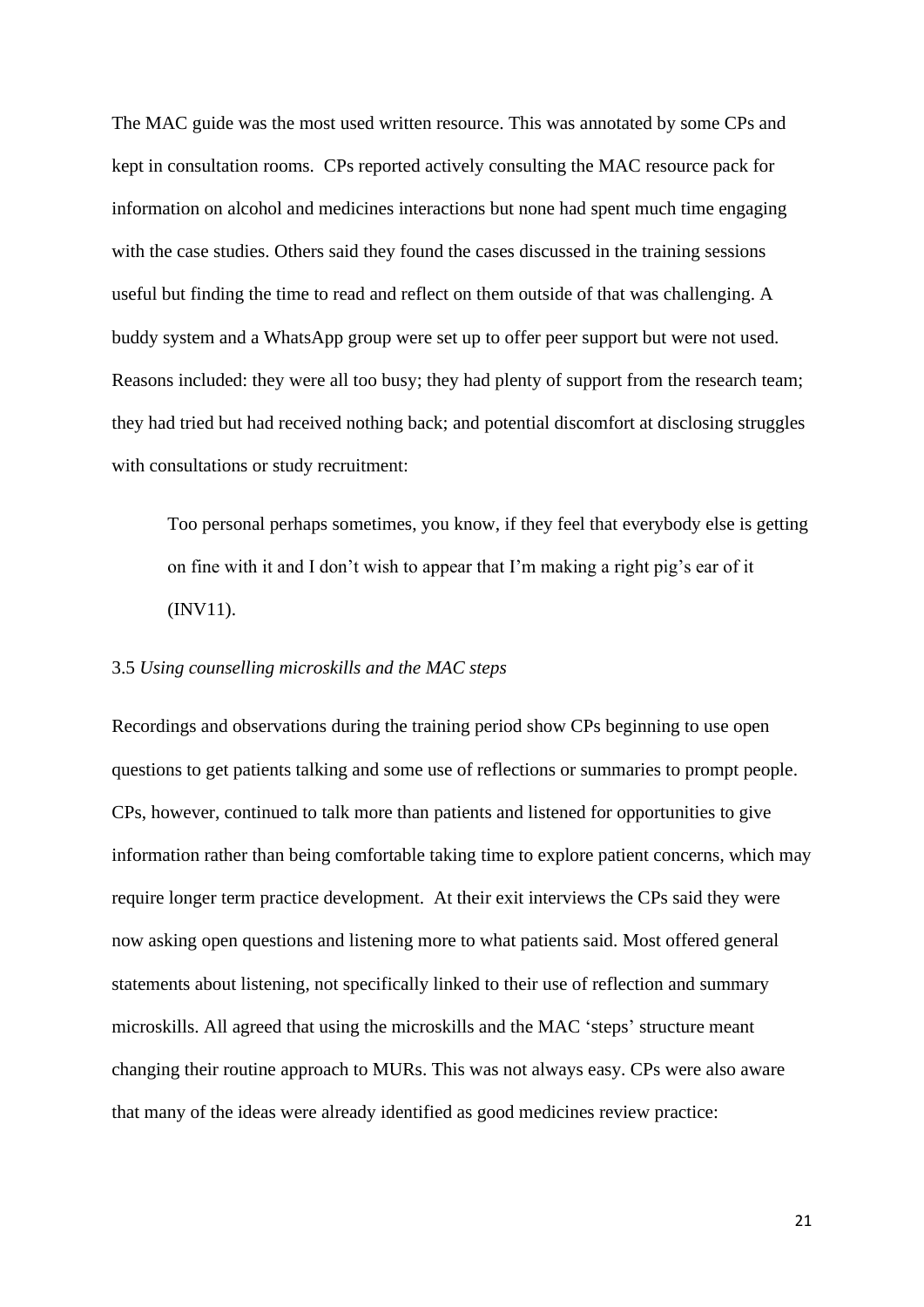It did take a while to get used to using the open questions, like reflecting, summarising, and open question summarising, [which] we were supposed to be doing anyway (INV 12).

The most experienced CP talked about the effort required to move beyond familiarity with the idea and actually acquire the skills:

I think it took me quite a while just to apply them. It wouldn't be common sense just to apply them. It took me quite a few tries … (INV 11).

This CP said he continued to struggle with asking open questions and preferred to stick with some of his previous practice, which worked well for him:

We were encouraged to do the open questions and things like that, which I still struggle with sometimes. I find it's quite difficult to phrase a question in a way to elicit a response, and … sometimes you get a better response from a closed question than you do from an open question. You don't always get a one-word answer (INV 11).

Another CP who did not provide recordings said that his usual practice had involved "halflistening" whilst writing down the key points. He was now trying his best to do reflective listening, maintaining eye contact and summarising, by moving away from checklist driven closed questions. He said he was also holding back on giving information and allowed gaps for the patient to talk:

I used to literally have a pen and paper and would just literally write and half-listen. I don't have any pen and paper [now]. I sit and I listen and I just make sure as soon as that patient's gone, I write it all up then. So I'm trying to do active listening, reflecting, open questions, and just trying to have the eye contact … I realised I wasn't having any eye contact with patients before 'cause I was concentrating on writing … all I was doing was, this is what I need to get out of the consultation, so I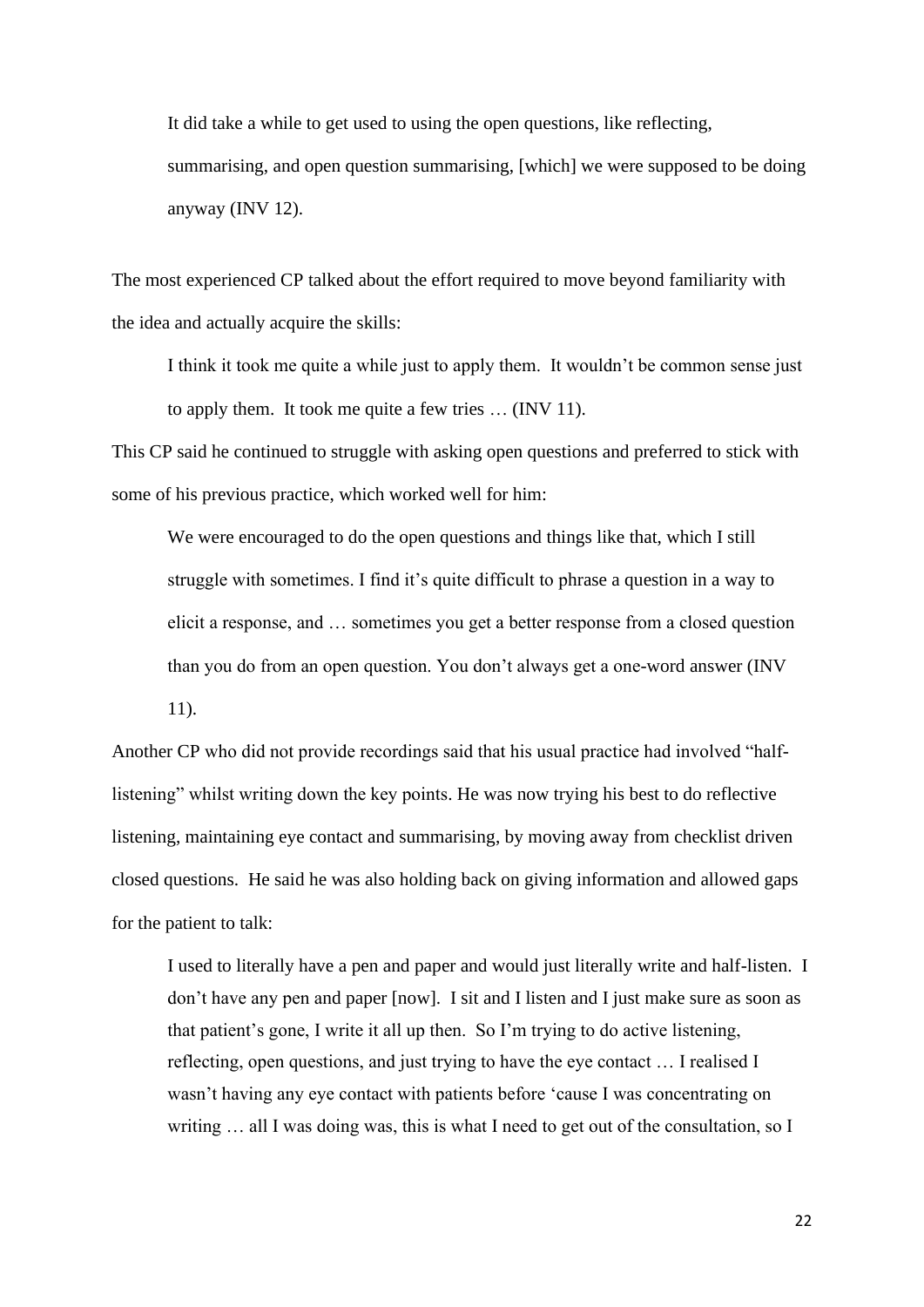was just ticking as going along and the patient was just a secondary part to that (INV 10).

The two CPs (INV13 and INV 14) who actively engaged with support staff to reflect on excerpts from practice recordings gave examples of how the process helped them to gradually build on listening and summarizing skills:

… after having listened to some recordings I just tried to be a bit more adventurous … so [the patient] they'd say something and I'd try and get to the root of what they were saying and then reflect back with that … confirming that I'd actually understood the message behind what they were saying … I didn't really summarise at all previously… to be able to do that … helps me reflect back on the consultation, it helps the patient reflect back … it helps us both … see what we got out of the consultation (INV 14).

The other CP who actively used recordings said that actually listening to patients required greater concentration, so she found herself reverting back to habitual practice unless she made a point of avoiding this, which took effort:

Obviously it requires more focus and concentration from us because you actually have to listen to the patient … if you just ask closed questions they'll just say no [there are no issues/problems]. There's nothing really difficult about that … after the first training day I was trying to listen but I was also processing what I'm going to say next. So I can say that I wasn't really listening. But now I'm just trying to picture what they say, and it comes more natural. It is still not easy ... Try to feel the patient more and … picture what they're saying, and that helps you to pick up on these little clues or basically understand them more (INV 13-4).

The youngest CP, with the least experience of doing MURs and the MAC, correctly identified discrepancies with the MUR procedural aspects and expressed doubts about how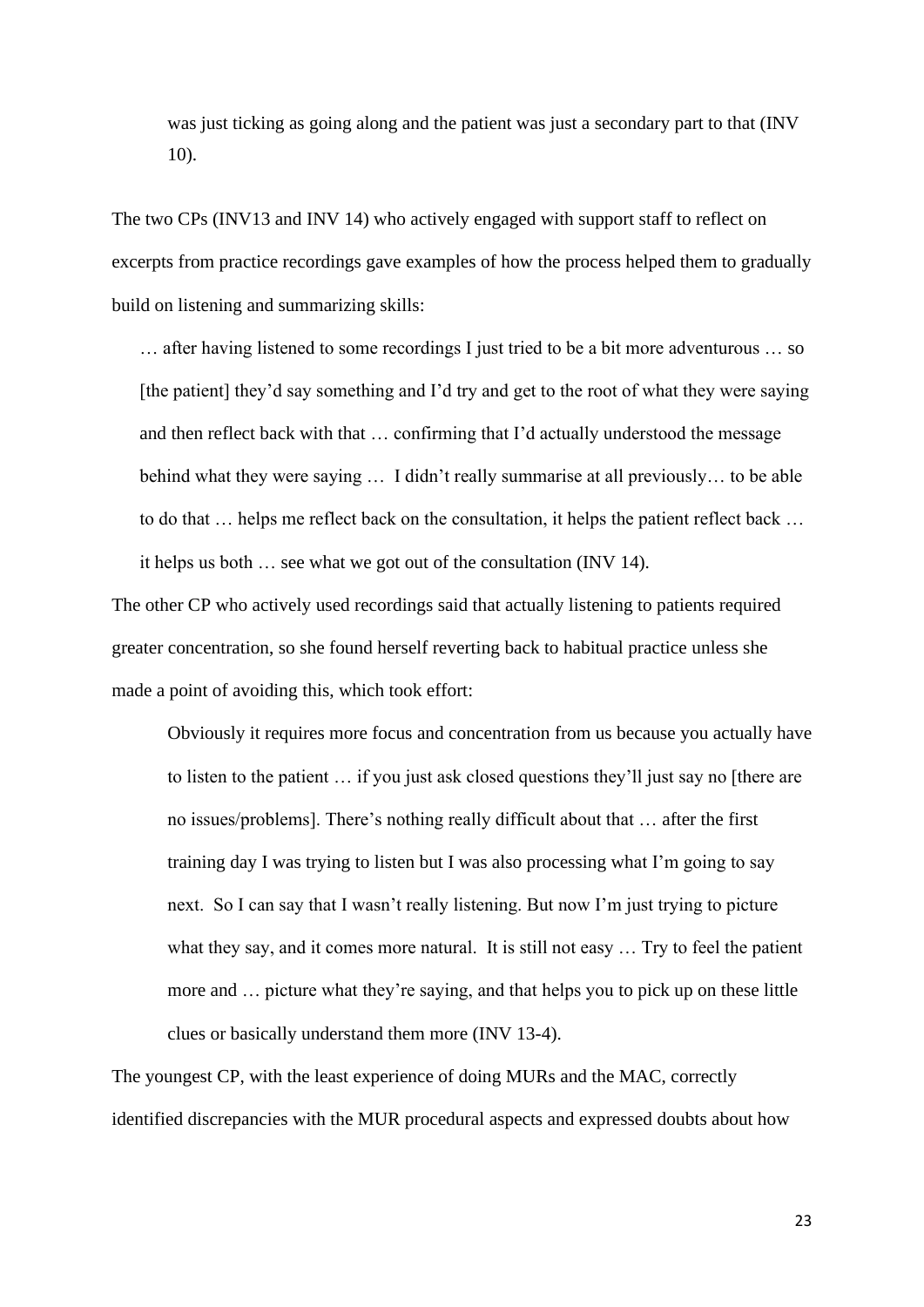the MAC steps fitted with the goals of MURs. She was also unpersuaded that this different approach would address reluctance in patients:

... the MAC guide it's good, but … not saying it's not realistic, but with patients' MURs, you don't always get the information you want, or you can't really direct it … It's hard to explain. So, you know you have these like set, open, focus, explore, offer … it just doesn't really flow like that. 'Cause patients either don't give you enough information, or they don't really want to make a change, and you have to kind of persuade them. But, if they're not really willing to make that change, you can't really explore further, if that makes sense? (INV 12).

This CP described her role still in terms of gathering and issuing information and persuading reluctant patients to change. At other points in the interview, she spoke in person-centred terms about changing her practice to let patients direct the conversation:

But now, I don't concentrate on the questions too much, I let them do more of the talking, and pick up on whatever they say and just direct the conversation … let them direct it, really (INV 12).

The reported extent of progress for all five practitioners, their struggle to develop microskills, and listening in particular, and how this impaired their ability to navigate through the recommended structure is mirrored in data collected by pilot trial research support staff. From a training perspective the difficulties CPs encountered were identified by support staff as reflective of the ambition involved in profoundly revising the communication goals of medicine reviews, ironically to better correspond to the patient-centred ideas espoused in the policy recommendations about how such reviews might be conducted in practice. 3.6 *Introducing alcohol into medicines reviews and linking it to medicines and conditions*

CPs reported more ability to raise the topic of alcohol but expressed different levels of confidence in how to deal with it discursively. Some continued to focus more on alcohol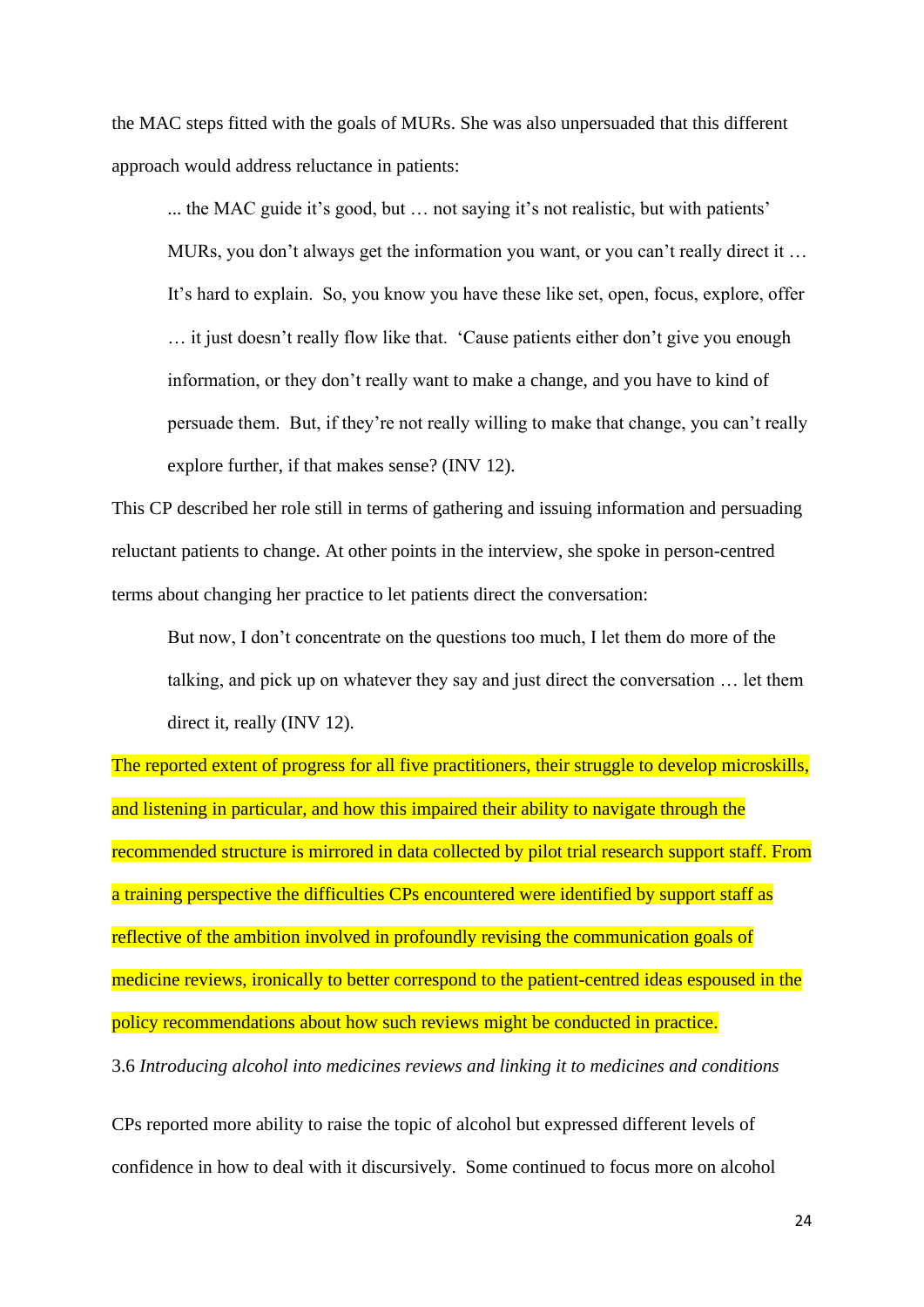advice (what they should say) rather than the communicative aspects of the interaction (listening for and exploring patient concerns). While some CPs began to help people make links between alcohol, medications and their conditions, others continued to politely normalise and legitimise drinking, question patients on their knowledge of medicines and alcohol interactions or give information which had not been requested.

## 3.7 *Achieving person-centred practice in a changing role*

At their exit interviews, although acknowledging the increasing importance of patientcentered care, CPs identified the key role of the pharmacist as dispensing and conveying information about medicines. The most experienced CP said dispensing was the most important and time-consuming feature of what he did and a more patient facing role would require this key aspect of CP work being covered by someone else:

The government want to put more emphasis on involvement with patients and consultations and things like that. They've actually said they want pharmacists to spend less time dispensing and to be more concentrated on this … patient-facing role, which is fair enough. But obviously, after, there'd be the training of the technicians and the dispensers to … fill … the role that we're vacating (INV 11).

Reflecting on their MAC experience, he and another long serving CP recognised gaps in their communication skills training and experience, which may make it difficult to fulfil a more patient-facing role:

Pharmacists were always hidden around a corner or hidden above and were never meant to be seen ... I don't think pharmacists are that good at being good communicators … I certainly didn't at university, have huge amounts of communication consultation skills (INV 10).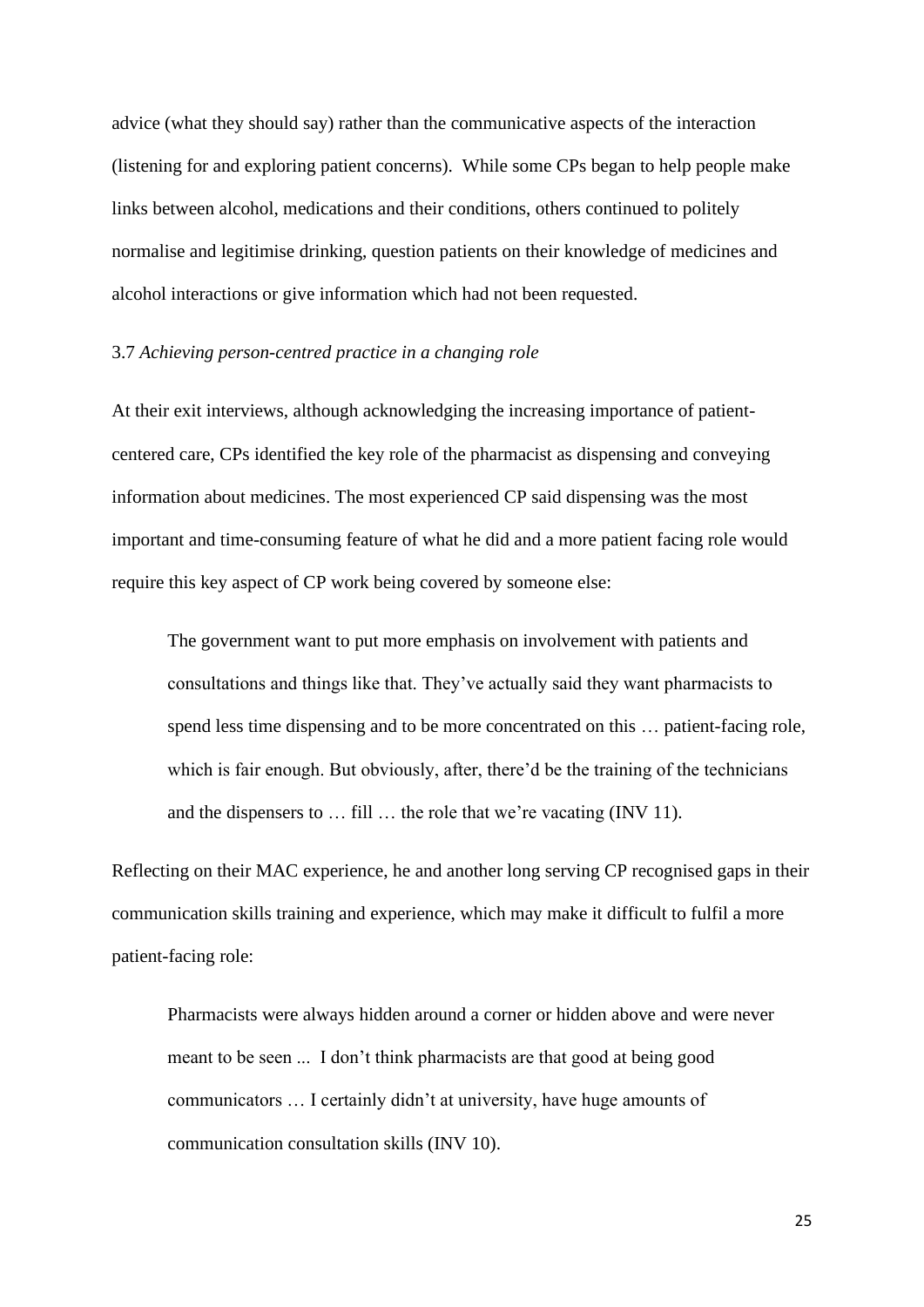At their exit interviews, all CPs said they had more confidence and enthusiasm for talking to patients in a more open way, notwithstanding the wider demands of the role, e.g., the CP above said:

I'm going into the consultation with an open mind and a blank piece of paper, whereas before it was, oh [no] somebody wants to speak to me ... So I've taken off the kind of heavy shoulders and I'm going into that to listen … (INV 10).

One CP said she was continuing with the MAC approach because she was enjoying her consultations more and she thought patients were getting more out of them. Another said:

I think [person-centred practice] it's one of those phrases that you certainly hear an awful lot but … [not the] meaning behind it. If you'd asked me before the training, do you give patient-centred care, I'd have said, well, yes, of course I do, but having had the training ... I'm doing it an awful lot better now (INV 14).

# 4. Discussion

The MAC practice development process paid detailed attention to actual practice. This was not what the CPs were used to in training and therefore, was not expected by them. The MAC person-centred approach is consistent with the recommendations in current online CPPE training materials, in presenting a model of 'patient-generated problem solving' for medicines reviews (CPPE, 2012). This focus is rooted in research showing that medicines adherence is affected by individual concerns about side effects, dependency, or being unclear about the benefits of prescribed medicines (Britten, 2008; Horne et al., 2013; Pound et al., 2005). NMS was developed as an intervention with a particular theoretical basis in the selfregulatory model of illness. This posits that peoples' illness behaviour is determined by their illness representations formulated from personal experience (physical symptoms and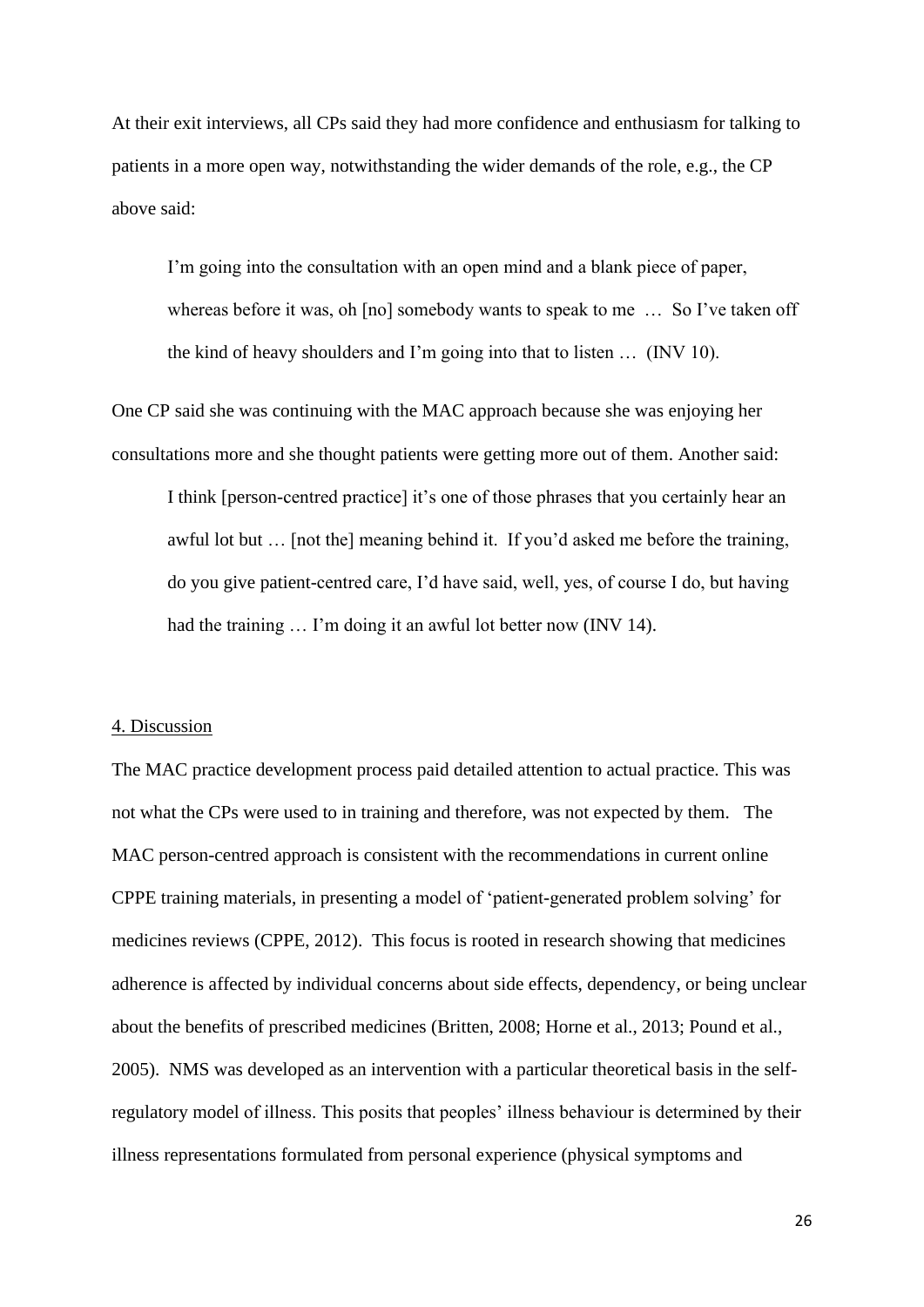emotions), social and cultural influences, and/or interaction with healthcare providers (Cameron & Leventhal, 2003). Nevertheless, in keeping with our earlier observations, the usual medicines review practice of CPs in this RCT, who had undergone core CPPE training, focused on giving generalised medicines safety information without developing an understanding of the context in which this was received, i.e., how particular patients understood and used their medicines in relation to their concerns, conditions and everyday life. This ensured the focus remained on providing standard information on the safe use of the medicines, completing paperwork and managing time. As in earlier studies of pharmacistpatient communication, while all CPs were skilled in hospitable aspects of 'social conversation', listening effectively and eliciting the patient's perspective was limited (Greenhill, Anderson, Avery, & Pilnick, 2011).

Despite initial discomfort at the attention to detail, those CPs who engaged most actively with MAC in the RCT identified three areas as having the most impact on their consultation practice: feedback from facilitators; feedback from patients in the training session; recording, reflecting on and discussing their practice with MAC support staff. They realised that their snapshot reports of recalled consultations were easily idealised and did not capture what happened in ordinary day-to-day interaction geared towards developing skills in practice. The various skills required to navigate consultations became less elusive, when located in recordings of their practice which exposed the dynamics of interactions. MAC support helped those CPs who engaged with it to identify and gauge differences in their practice over time. This, accompanied by a sense that these CPs were making a difference to patients and enjoying their consultations more, went some way to interrupting the causal mechanisms sustaining the 'problems' of usual practice. Other CPs identified preferences for using MAC components, such as asking open questions, and saw some differences with patients, but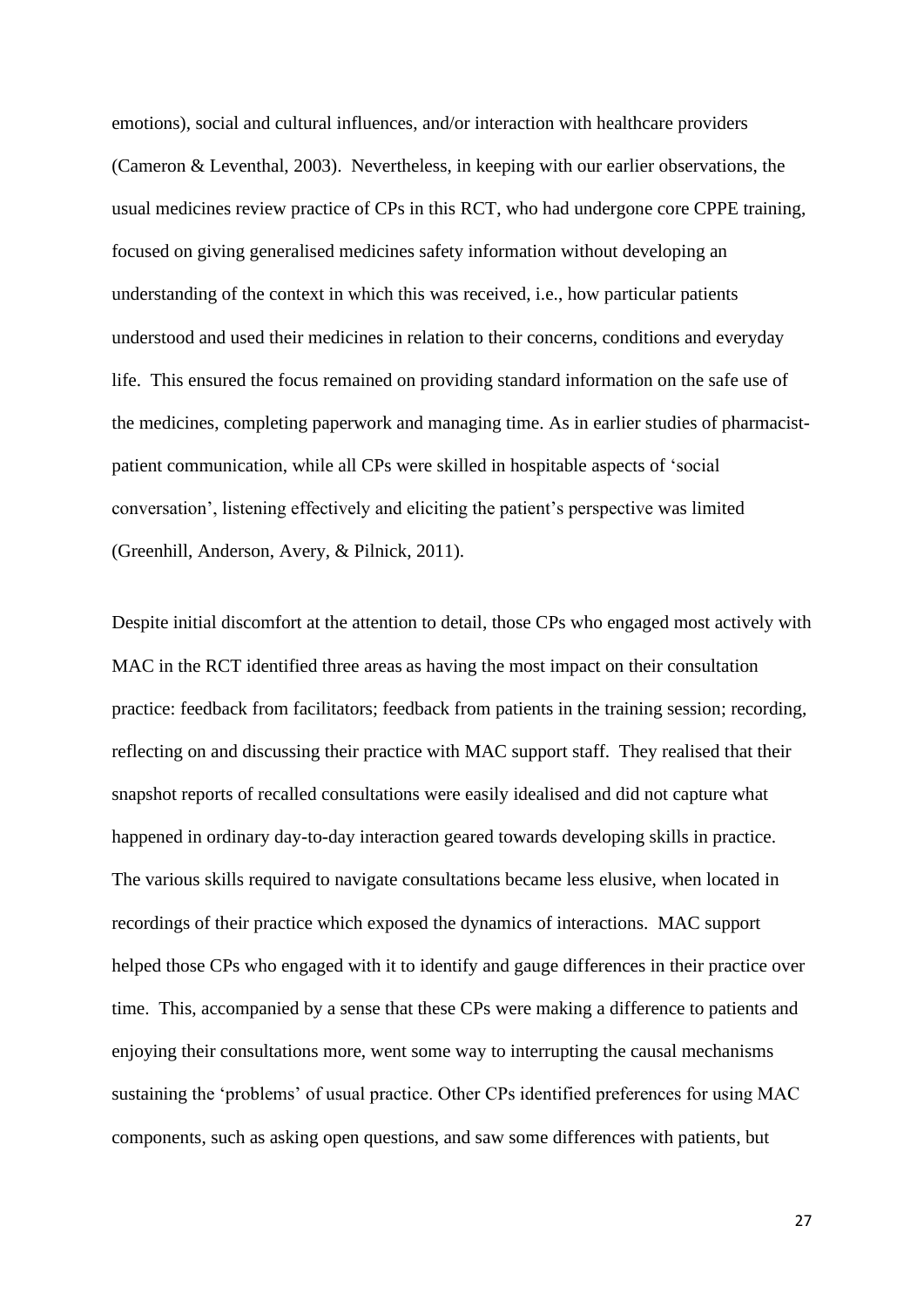engaged less with the elements of the MAC process that helped focus on how these actually worked in interaction to make a difference to practice development.

This part of the process evaluation contributed to the intervention development process by providing data on how the intervention was implemented in practice from the perspective of participants. The full dataset is being used to refine the MAC and clarify the causal assumptions and mechanisms through which it is anticipated to produce change in the community pharmacy context. Without qualitative engagement that moves beyond description, or other kinds of process study, RCTs are limited in their explanatory power of whether and how interventions work in complex social systems (Moore et al., 2015; Moore et al., 2018). The intervention once developed is often taken-for-granted, offering a fixed reference point, which is then unquestioned. Here qualitative process studies nested within a RCT-focussed programme were used to demonstrate how the draft intervention actually played out in practice, thus identifying candidates for further developmental work. Findings are being used to refine the MAC components and develop a next stage logic model to capture and articulate thinking about how the MAC can work in context. The latest iteration of the developing dynamic logic model below focuses on the CP experience of MAC (figure 2). There is further work to be done to model anticipated impact and outcomes from the point of view of the patients in the consultation.

### **Insert Figure 2 here.**

#### 5. Conclusion

Although familiar with the concept of person-centred practice, CPs were not expecting, and found challenging, a focus on applying this in detail to their own interactions, including ceding more of the agenda to patients. Consultation skills were developed over time via active learning, including invited examination of, and reflection on, practice following encouragement to embrace a deeper person-centred style within which to identify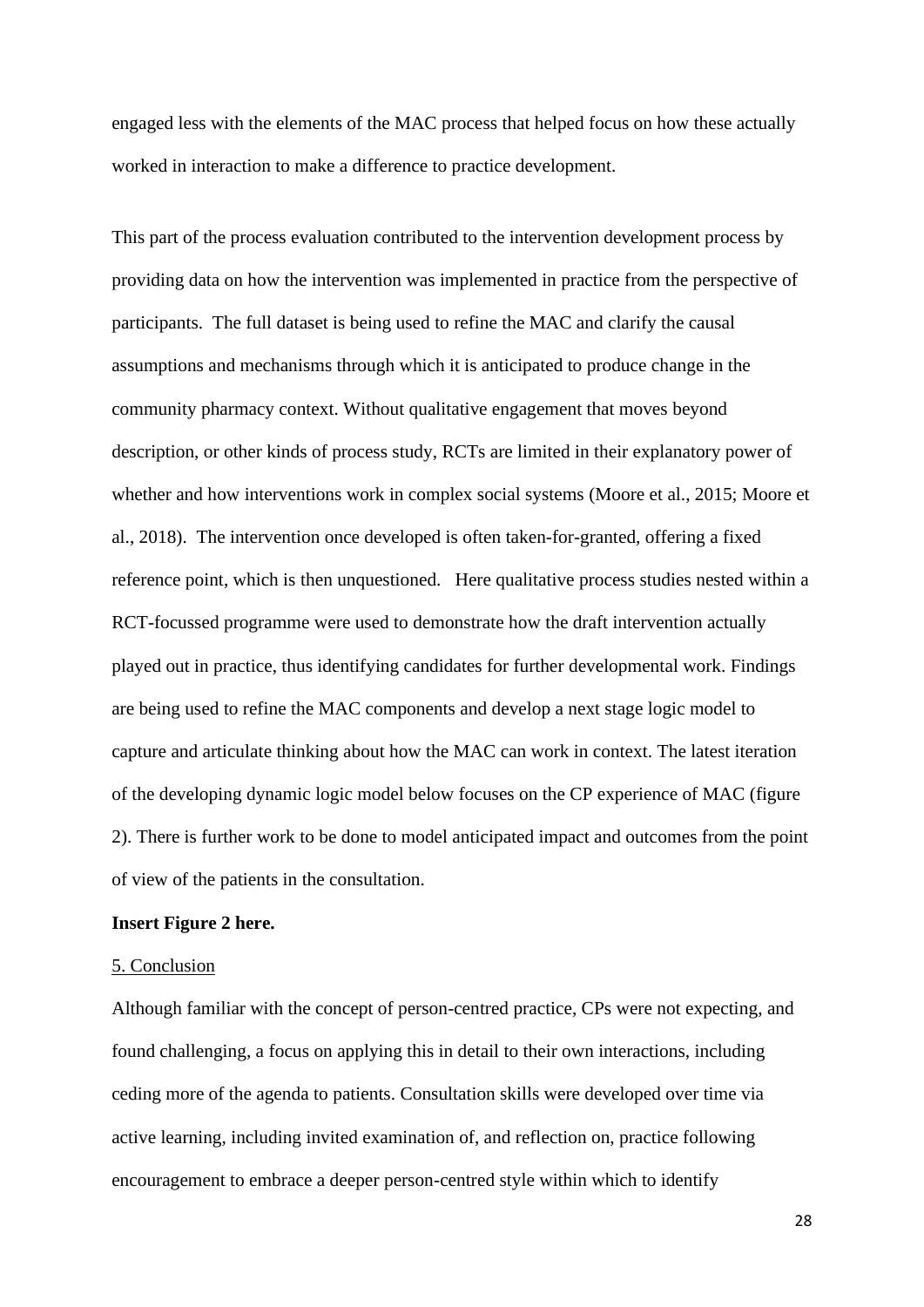opportunities to raise alcohol. CPs were more able to use certain person-centred consultation skills in routine practice to varying degrees. However, long standing professional habits and the busy, dispensing-focused, practice context incentivised reverting to more transactional and less person-centred practice (see Author et al, 2020). Scrutiny of, and feedback on, actual practice with patients has been identified as being likely key mechanisms for further empirical study in the RCT. Taking a more explicitly person-centred approach to the practice support process itself may help to model the approach and mitigate the discomfort some CPs felt at having their practice 'scrutinised'.

Embedded qualitative process studies were used to refine developing theory of how MAC is anticipated to work within the complex social system of community pharmacy (Author et al, forthcoming). This will be developed further and tested in a definitive RCT. At this point, it is anticipacted that the intervention will work best with CPs who particularly value consultation skills practice development, welcome challenges, are open to this form of support, and are willing and able to move beyond existing understandings of person-centred care and the legitimacy of discussing alcohol, as well as more broadly to experiment with doing things differently.

# Acknowledgements

Thank you to the community pharmacists who took part and to the programme patient and pharmacist advisors.

#### Funding

This research was funded by the National Institute for Health Research [NIHR] PGfAR [RP-PG-0216-20002]. The views expressed are those of the authors and not necessarily those of the NIHR or the Department of Health and Social Care. The Authors declare that there is no conflict of interest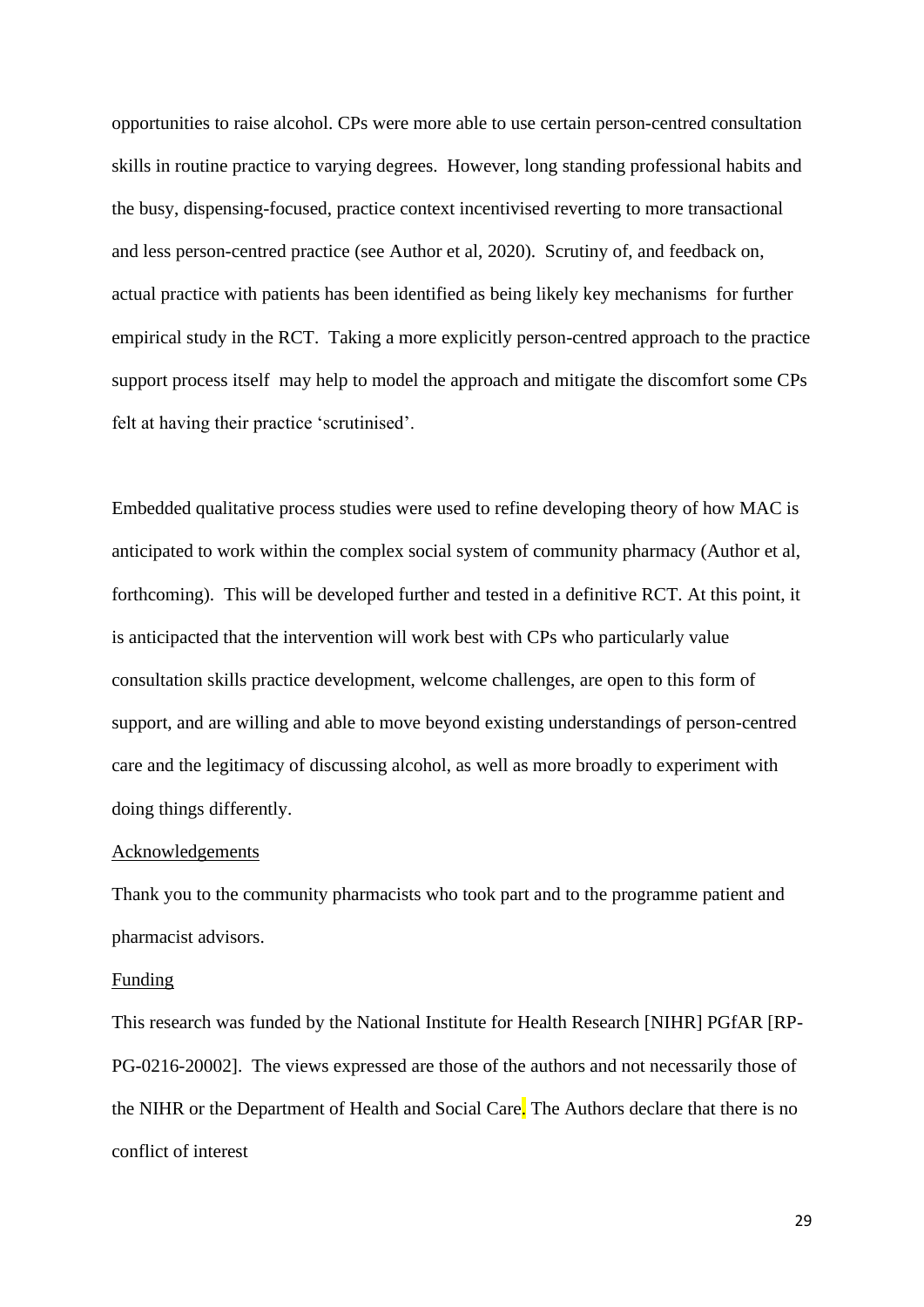# **References**

Abdel-Tawab, R., James, D. H., Fichtinger, A., Clatworthy, J., Horne, R., & Davies, G. (2011). Development and validation of the Medication-Related Consultation Framework (MRCF). *Patient Educ Couns, 83*(3), 451-457. doi:10.1016/j.pec.2011.05.005

Authors (2020).

- Balint, M. (1957 ). *The Doctor, his Patient and the Illness*. London: Pitman.
- Braun, V., & Clarke, V. (2006). Using thematic analysis in psychology. *Qualitative Research in Psychology, 3*(2), 77-101.
- Britten, N. (2008). *Medicines and Society: Patients, Professionals and the Dominance of Pharmaceuticals*. Basingstoke: Palgrave Macmillan.
- Cameron, L., & Leventhal, H. (Eds.). (2003). *The self-regulation of health and illness behaviour*. London: Routledge.
- Campbell, M., Fitzpatrick, R., Haines, A., Kinmonth, A. L., Sandercock, P., Spiegelhalter, D., & Tyrer, P. (2000). Framework for design and evaluation of complex interventions to improve health. *BMJ, 321*(7262), 694-696. doi:10.1136/bmj.321.7262.694
- Candy, B., Vickerstaff, V., Jones, L., & King, M. (2018). Description of complex interventions: analysis of changes in reporting in randomised trials since 2002. *Trials [Electronic Resource], 19*(1), 110. doi:10.1186/s13063-018-2503-0
- Cheng, K. K. F., & Metcalfe, A. (2018). Qualitative Methods and Process Evaluation in Clinical Trials Context: Where to Head to? *International Journal of Qualitative Methods, 17*(1), 1609406918774212. doi:10.1177/1609406918774212
- CPPE. (2012). New medicine service: Delivering quality and making a difference. An open learning programme for pharmacists and pharmacy technicians. Second ed. Retrieved from https://www.cppe.ac.uk/learningdocuments/pdfs/newmedicineservice\_ol%202012.pdf
- CPPE. (2014). Consultation skills for pharmacy practice: taking a patient-centred approach. Retrieved from https://www.cppe.ac.uk/programmes/l/consult-p-02
- Davis, K., Minckas, N., Bond, V., Clark, C. J., Colbourn, T., Drabble, S. J., . . . Mannell, J. (2019). Beyond interviews and focus groups: a framework for integrating innovative qualitative methods into randomised controlled trials of complex public health interventions. *Trials [Electronic Resource], 20*(1), 329. doi:10.1186/s13063-019-3439-8

Author et al. (2015).

- Dwamena, F., Holmes-Rovner, M., Gaulden, C. M., Jorgenson, S., Sadigh, G., Sikorskii, A., . . . Olomu, A. (2012). Interventions for providers to promote a patient-centred approach in clinical consultations. *Cochrane Database Syst Rev, 12*, CD003267. doi:10.1002/14651858.CD003267.pub2
- Elliott, R. A., Boyd, M. J., Salema, N. E., Davies, J., Barber, N., Mehta, R. L., . . . Craig, C. (2016). Supporting adherence for pqeople starting a new medication for a long-term condition through community pharmacies: A pragmatic randomised controlled trial of the New Medicine Service. *BMJ Quality and Safety, 25*(10), 747-758. doi:http://dx.doi.org/10.1136/bmjqs-2015-004400
- Gale, N. K., Heath, G., Cameron, E., Rashid, S., & Redwood, S. (2013). Using the framework method for the analysis of qualitative data in multi-disciplinary health research. *Bmc Medical Research Methodology, 13*. doi:Artn 11710.1186/1471-2288-13-117
- Gaume, J., McCambridge, J., Bertholet, N., & Daeppen, J. B. (2014). Mechanisms of action of brief alcohol interventions remain largely unknown - a narrative review. *Frontiers in psychiatry*, 5, 108. https://doi.org/10.3389/fpsyt.2014.00108
- General Pharmaceutical Council. (2017). *Standards for pharmacy professionals*. London: General Pharmaceutical Council Retrieved from https://www.pharmacyregulation.org/sites/default/files/standards\_for\_pharmacy\_professio nals\_may\_2017.pdf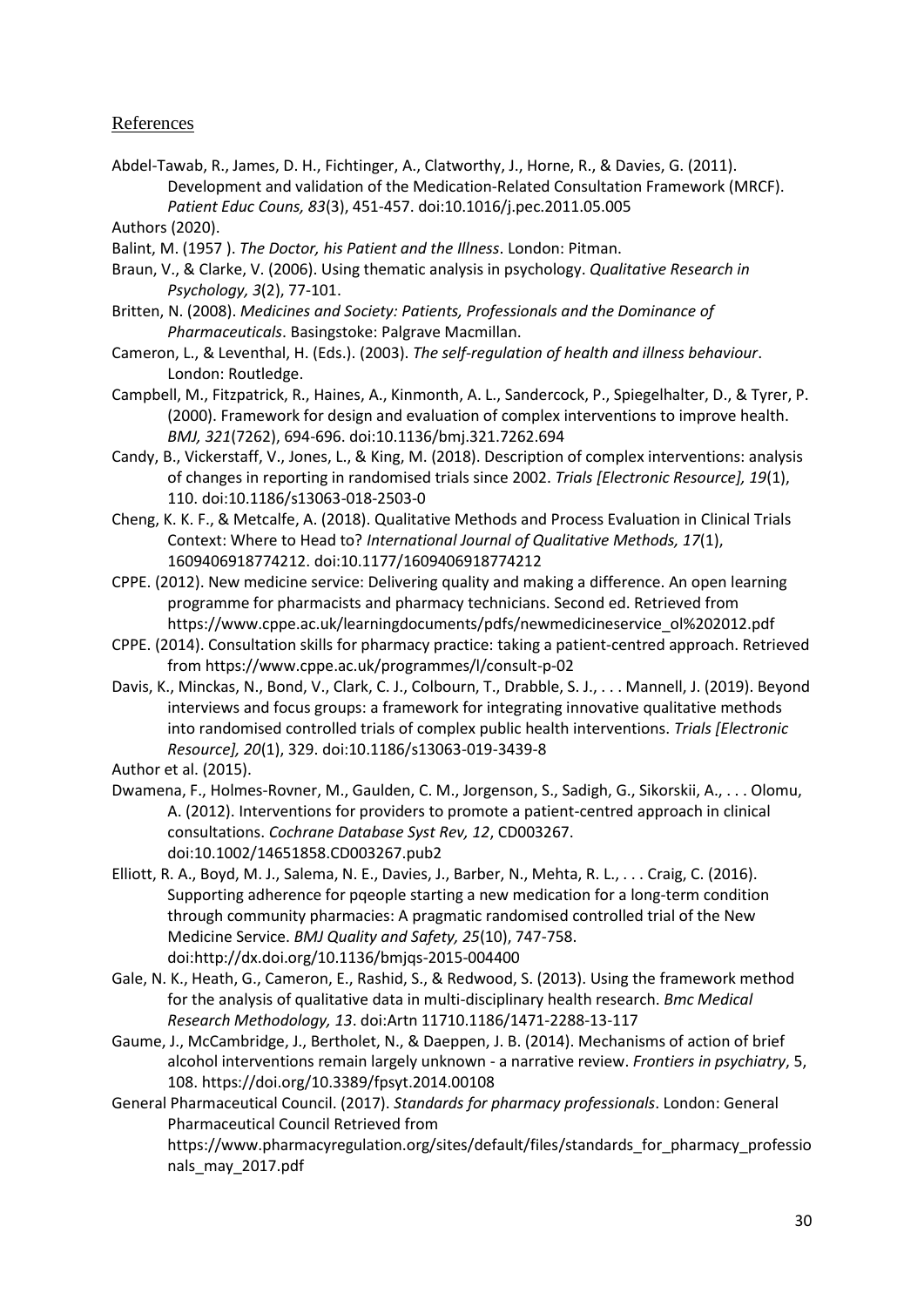- Glass, J. E., Andreasson, S., Bradley, K. A., Finn, S. W., Williams, E. C., Bakshi, A. S., . . . Saitz, R. (2017). Rethinking alcohol interventions in health care: a thematic meeting of the International Network on Brief Interventions for Alcohol & Other Drugs (INEBRIA). *Addict Sci Clin Pract, 12*(1), 14. doi:10.1186/s13722-017-0079-8
- Greenhill, N., Anderson, C., Avery, A., & Pilnick, A. (2011). Analysis of pharmacist-patient communication using the Calgary-Cambridge guide. *Patient Education and Counseling, 83*(3), 423-431. doi:10.1016/j.pec.2011.04.036
- Hawe, P., Shiell. A., Riley, T. Complex interventions: how "out of control" can a randomised controlled trial be? *BMJ* 2004; 328 :1561 doi:10.1136/bmj.328.7455.1561
- Horne, R., Chapman, S. C., Parham, R., Freemantle, N., Forbes, A., & Cooper, V. (2013). Understanding patients' adherence-related beliefs about medicines prescribed for long-term conditions: a meta-analytic review of the Necessity-Concerns Framework. *Plos One, 8*(12), e80633. doi:10.1371/journal.pone.0080633
- Jansen, YJFM., de Bont A., et al. (2007). Tailoring intervention procedures to routine primary care practice; an ethnographic process evaluation. *BMC Health Services Research* (7):125
- Jee, S., Grimes, L., Desborough, J., & Cutts, C. (2016). The national consultation skills for pharmacy practice program in England. *Currents in Pharmacy Teaching and Learning, 8*(3), 442-446. doi:10.1016/j.cptl.2016.02.020
- Kislov, R., Pope, C., Martin, G.P. et al. Harnessing the power of theorising in implementation science. *Implementation Sci* 14, 103 (2019). https://doi.org/10.1186/s13012-019-0957-4
- Lewin, S., Glenton, C., & Oxman, A. D. (2009). Use of qualitative methods alongside randomised controlled trials of complex healthcare interventions: methodological study. *BMJ, 339*, b3496. doi:10.1136/bmj.b3496

Authors (2019).

Authors (2020).

Authors (2020).

- Authors (2020).
- Mannell, J., & Davis, K. (2019). Evaluating Complex Health Interventions With Randomized Controlled Trials: How Do We Improve the Use of Qualitative Methods? *Qualitative Health Research, 29*(5), 623-631. doi:10.1177/1049732319831032
- May, C.R., Mair, F.S., Dowrick, C.F. *et al.* Process evaluation for complex interventions in primary care: understanding trials using the normalization process model. *BMC Fam Pract* **8,** 42 (2007). https://doi.org/10.1186/1471-2296-8-42

Author. (2013).

- Author et al. (2014).
- Author et al (2017).

Author (2021).

- Author et al forthcoming
- Miller, W., & Rollnick, S. (2012). *Motivational Interviewing: Helping People Change Third Edition*. New York Guilford Press.

Author et al. (2019).

- Moore, G., Audrey, S., Barker, M., Bonell, C., Hardeman, W., Moore, L., . . . Baird, J. (2014). *Process evaluation of complex interventions: UK Medical Research Council (MRC) guidance*. Retrieved from London: https://mrc.ukri.org/documents/pdf/mrc-phsrn-process-evaluation-guidancefinal/
- Moore, G. F., Audrey, S., Barker, M., Bond, L., Bonell, C., Hardeman, W., . . . Baird, J. (2015). Process evaluation of complex interventions: Medical Research Council guidance. *BMJ, 350*, h1258. doi:10.1136/bmj.h1258
- Moore, G. F., Evans, R., Hawkins, J., Littlecott, H., Melendez-Torres, G. J., Bonell, C., & Murphy, S. (2018). From complex social interventions to interventions in complex social systems: Future